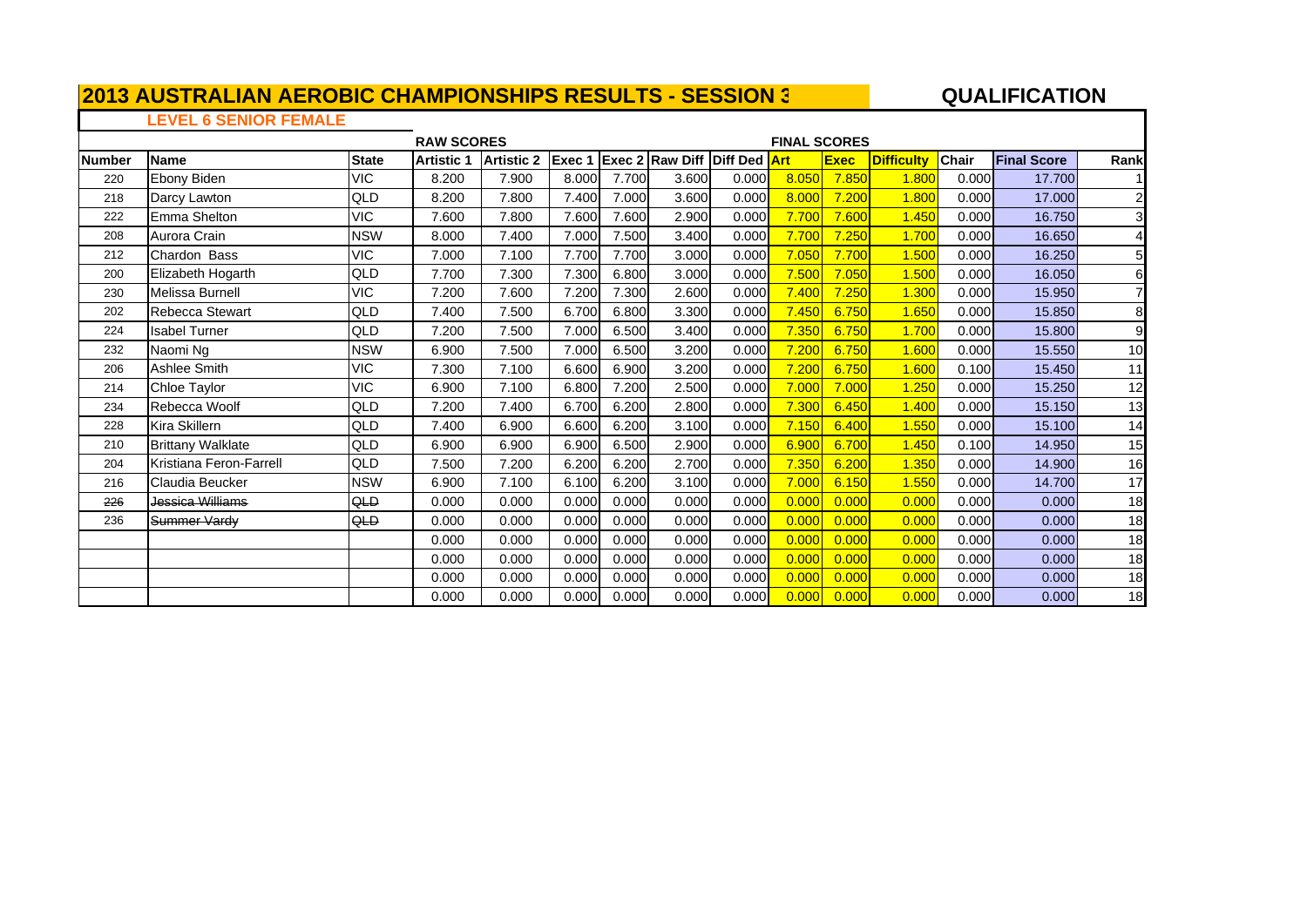#### **QUALIFICATIO N**

### **LEVEL 7 SENIOR FEMALE**

|               |                         |              | <b>RAW SCORES</b> |                   |        |       |                                     |       | <b>FINAL SCORES</b> |             |                   |       |                    |                |
|---------------|-------------------------|--------------|-------------------|-------------------|--------|-------|-------------------------------------|-------|---------------------|-------------|-------------------|-------|--------------------|----------------|
| <b>Number</b> | <b>Name</b>             | <b>State</b> | <b>Artistic 1</b> | <b>Artistic 2</b> | Exec 1 |       | <b>Exec 2 Raw Diff Diff Ded Art</b> |       |                     | <b>Exec</b> | <b>Difficulty</b> | Chair | <b>Final Score</b> | Rank           |
| 213           | Marni Forde-Sloan       | QLD          | 8.300             | 8.200             | 8.100  | 8.100 | 4.500                               | 0.000 | 8.250               | 8.100       | 2.250             | 0.000 | 18.600             |                |
| 223           | Taylor Clayton          | QLD          | 7.300             | 7.100             | 7.200  | 7.000 | 4.000                               | 0.000 | 7.200               | 7.100       | 2.000             | 0.000 | 16.300             | $\mathbf{2}$   |
| 211           | Maddy Diblasio          | <b>VIC</b>   | 7.900             | 8.000             | 7.400  | 7.400 | 3.700                               | 0.000 | 7.950               | 7.400       | 1.850             | 1.000 | 16.200             | 3              |
| 209           | Kayla Cooper            | <b>VIC</b>   | 7.700             | 7.500             | 7.300  | 7.200 | 2.500                               | 0.000 | 7.600               | 7.250       | 1.250             | 0.000 | 16.100             | $\overline{4}$ |
| 221           | Samantha Panos          | <b>NSW</b>   | 7.700             | 7.600             | 6.700  | 6.700 | 3.400                               | 0.000 | 7.650               | 6.700       | 1.700             | 0.200 | 15.850             | 5 <sub>l</sub> |
| 217           | Natalie Geale           | QLD          | 7.600             | 7.300             | 6.800  | 6.600 | 3.600                               | 0.000 | 7.450               | 6.700       | 1.800             | 0.200 | 15.750             | 6              |
| 215           | Michaela Warren         | QLD          | 7.000             | 6.800             | 6.900  | 6.700 | 3.500                               | 0.000 | 6.900               | 6.800       | 1.750             | 0.100 | 15.350             |                |
| 207           | Eden Leicester          | <b>WA</b>    | 7.500             | 7.900             | 7.000  | 7.200 | 2.900                               | 0.000 | 7.700               | 7.100       | 1.450             | 1.000 | 15.250             | 8              |
| 219           | Olivia Angell           | QLD          | 7.100             | 7.000             | 6.400  | 6.500 | 3.500                               | 0.000 | 7.050               | 6.450       | 1.750             | 0.000 | 15.250             | 9              |
| 201           | <b>Bryanna Mischler</b> | VIC          | 7.000             | 7.100             | 6.700  | 7.000 | 2.600                               | 0.000 | 7.050               | 6.850       | 1.300             | 0.000 | 15.200             | 10             |
| 203           | Chloe Green             | QLD          | 6.600             | 6.800             | 6.500  | 6.400 | 3.300                               | 0.000 | 6.700               | 6.450       | 1.650             | 0.000 | 14.800             | 11             |
| 205           | Diane Culhane           | <b>NSW</b>   | 6.000             | 6.600             | 6.700  | 6.900 | 3.000                               | 0.000 | 6.300               | 6.800       | 1.500             | 0.000 | 14.600             | 12             |
|               |                         |              | 0.000             | 0.000             | 0.000  | 0.000 | 0.000                               | 0.000 | 0.000               | 0.000       | 0.000             | 0.000 | 0.000              | 13             |
|               |                         |              | 0.000             | 0.000             | 0.000  | 0.000 | 0.000                               | 0.000 | 0.000               | 0.000       | 0.000             | 0.000 | 0.000              | 13             |
|               |                         |              | 0.000             | 0.000             | 0.000  | 0.000 | 0.000                               | 0.000 | 0.000               | 0.000       | 0.000             | 0.000 | 0.000              | 13             |
|               |                         |              | 0.000             | 0.000             | 0.000  | 0.000 | 0.000                               | 0.000 | 0.000               | 0.000       | 0.000             | 0.000 | 0.000              | 13             |
|               |                         |              | 0.000             | 0.000             | 0.000  | 0.000 | 0.000                               | 0.000 | 0.000               | 0.000       | 0.000             | 0.000 | 0.000              | 13             |
|               |                         |              | 0.000             | 0.000             | 0.000  | 0.000 | 0.000                               | 0.000 | 0.000               | 0.000       | 0.000             | 0.000 | 0.000              | 13             |
|               |                         |              | 0.000             | 0.000             | 0.000  | 0.000 | 0.000                               | 0.000 | 0.000               | 0.000       | 0.000             | 0.000 | 0.000              | 13             |
|               |                         |              | 0.000             | 0.000             | 0.000  | 0.000 | 0.000                               | 0.000 | 0.000               | 0.000       | 0.000             | 0.000 | 0.000              | 13             |
|               |                         |              | 0.000             | 0.000             | 0.000  | 0.000 | 0.000                               | 0.000 | 0.000               | 0.000       | 0.000             | 0.000 | 0.000              | 13             |
|               |                         |              | 0.000             | 0.000             | 0.000  | 0.000 | 0.000                               | 0.000 | 0.000               | 0.000       | 0.000             | 0.000 | 0.000              | 13             |
|               |                         |              | 0.000             | 0.000             | 0.000  | 0.000 | 0.000                               | 0.000 | 0.000               | 0.000       | 0.000             | 0.000 | 0.000              | 13             |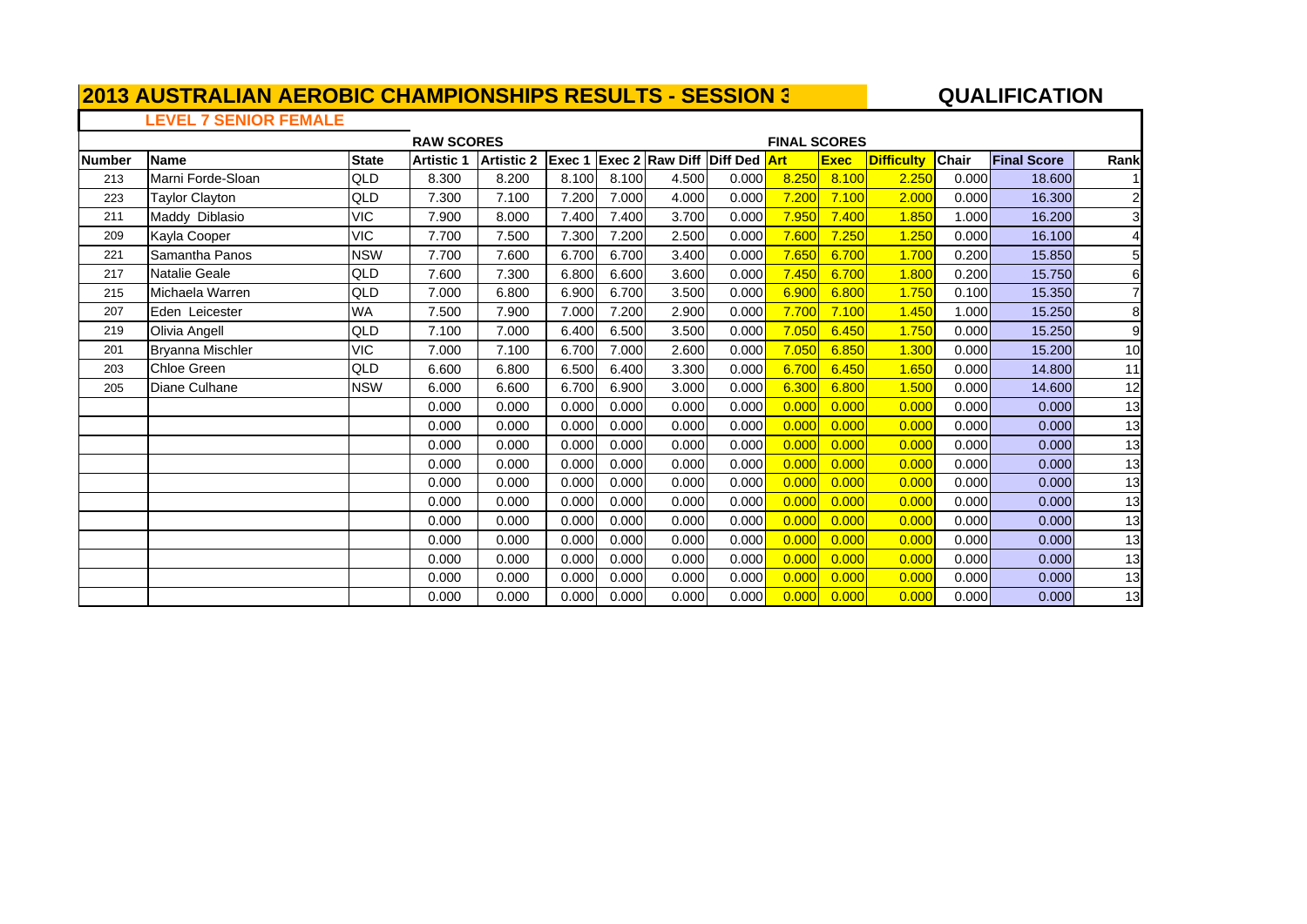#### **A**  $\overline{a}$  **QUALIFICATION**

### **LEVEL 6 SUB JUNIOR FEMALE**

|               |                      |              | <b>RAW SCORES</b> |                   |        |       |                                      |       | <b>FINAL SCORES</b> |             |                   |       |                    |                         |
|---------------|----------------------|--------------|-------------------|-------------------|--------|-------|--------------------------------------|-------|---------------------|-------------|-------------------|-------|--------------------|-------------------------|
| <b>Number</b> | <b>Name</b>          | <b>State</b> | <b>Artistic 1</b> | <b>Artistic 2</b> | Exec 1 |       | <b>IExec 2 Raw Diff Diff Ded Art</b> |       |                     | <b>Exec</b> | <b>Difficulty</b> | Chair | <b>Final Score</b> | Rank                    |
| 225           | <b>Manaia Davies</b> | QLD          | 6.000             | 6.000             | 7.000  | 6.800 | 2.200                                | 2.000 | 6.000               | 6.900       | 0.100             | 1.300 | 11.700             |                         |
|               |                      |              | 0.000             | 0.000             | 0.000  | 0.000 | 0.000                                | 0.000 | 0.000               | 0.000       | 0.000             | 0.000 | 0.000              | $\overline{2}$          |
|               |                      |              | 0.000             | 0.000             | 0.000  | 0.000 | 0.000                                | 0.000 | 0.000               | 0.000       | 0.000             | 0.000 | 0.000              | $\overline{c}$          |
|               |                      |              | 0.000             | 0.000             | 0.000  | 0.000 | 0.000                                | 0.000 | 0.000               | 0.000       | 0.000             | 0.000 | 0.000              | $\overline{c}$          |
|               |                      |              | 0.000             | 0.000             | 0.000  | 0.000 | 0.000                                | 0.000 | 0.000               | 0.000       | 0.000             | 0.000 | 0.000              | $\overline{\mathbf{c}}$ |
|               |                      |              | 0.000             | 0.000             | 0.000  | 0.000 | 0.000                                | 0.000 | 0.000               | 0.000       | 0.000             | 0.000 | 0.000              | $\boldsymbol{2}$        |
|               |                      |              | 0.000             | 0.000             | 0.000  | 0.000 | 0.000                                | 0.000 | 0.000               | 0.000       | 0.000             | 0.000 | 0.000              | $\overline{\mathbf{c}}$ |
|               |                      |              | 0.000             | 0.000             | 0.000  | 0.000 | 0.000                                | 0.000 | 0.000               | 0.000       | 0.000             | 0.000 | 0.000              | $\overline{\mathbf{c}}$ |
|               |                      |              | 0.000             | 0.000             | 0.000  | 0.000 | 0.000                                | 0.000 | 0.000               | 0.000       | 0.000             | 0.000 | 0.000              | $\overline{\mathbf{c}}$ |
|               |                      |              | 0.000             | 0.000             | 0.000  | 0.000 | 0.000                                | 0.000 | 0.000               | 0.000       | 0.000             | 0.000 | 0.000              | $\overline{\mathbf{c}}$ |
|               |                      |              | 0.000             | 0.000             | 0.000  | 0.000 | 0.000                                | 0.000 | 0.000               | 0.000       | 0.000             | 0.000 | 0.000              | $\overline{\mathbf{c}}$ |
|               |                      |              | 0.000             | 0.000             | 0.000  | 0.000 | 0.000                                | 0.000 | 0.000               | 0.000       | 0.000             | 0.000 | 0.000              | $\overline{\mathbf{c}}$ |
|               |                      |              | 0.000             | 0.000             | 0.000  | 0.000 | 0.000                                | 0.000 | 0.000               | 0.000       | 0.000             | 0.000 | 0.000              | $\overline{\mathbf{c}}$ |
|               |                      |              | 0.000             | 0.000             | 0.000  | 0.000 | 0.000                                | 0.000 | 0.000               | 0.000       | 0.000             | 0.000 | 0.000              | $\overline{\mathbf{c}}$ |
|               |                      |              | 0.000             | 0.000             | 0.000  | 0.000 | 0.000                                | 0.000 | 0.000               | 0.000       | 0.000             | 0.000 | 0.000              | $\boldsymbol{2}$        |
|               |                      |              | 0.000             | 0.000             | 0.000  | 0.000 | 0.000                                | 0.000 | 0.000               | 0.000       | 0.000             | 0.000 | 0.000              | $\overline{\mathbf{c}}$ |
|               |                      |              | 0.000             | 0.000             | 0.000  | 0.000 | 0.000                                | 0.000 | 0.000               | 0.000       | 0.000             | 0.000 | 0.000              | 2                       |
|               |                      |              | 0.000             | 0.000             | 0.000  | 0.000 | 0.000                                | 0.000 | 0.000               | 0.000       | 0.000             | 0.000 | 0.000              | 2                       |
|               |                      |              | 0.000             | 0.000             | 0.000  | 0.000 | 0.000                                | 0.000 | 0.000               | 0.000       | 0.000             | 0.000 | 0.000              | 2                       |
|               |                      |              | 0.000             | 0.000             | 0.000  | 0.000 | 0.000                                | 0.000 | 0.000               | 0.000       | 0.000             | 0.000 | 0.000              | $\overline{\mathbf{c}}$ |
|               |                      |              | 0.000             | 0.000             | 0.000  | 0.000 | 0.000                                | 0.000 | 0.000               | 0.000       | 0.000             | 0.000 | 0.000              | 2                       |
|               |                      |              | 0.000             | 0.000             | 0.000  | 0.000 | 0.000                                | 0.000 | 0.000               | 0.000       | 0.000             | 0.000 | 0.000              |                         |
|               |                      |              | 0.000             | 0.000             | 0.000  | 0.000 | 0.000                                | 0.000 | 0.000               | 0.000       | 0.000             | 0.000 | 0.000              | $\frac{2}{2}$           |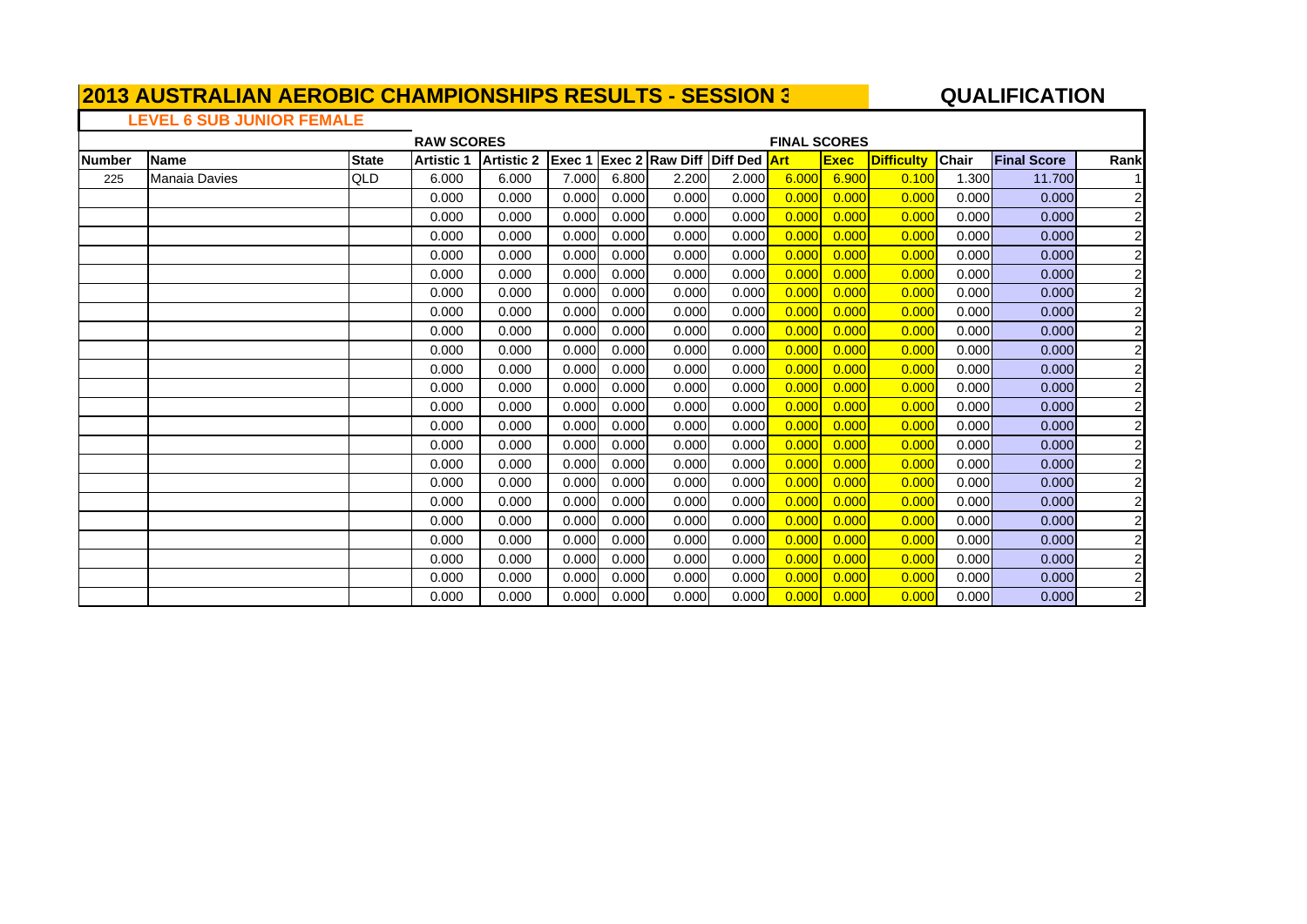#### **QUALIFICATIO N**

### **LEVEL 7 ADULT FEMALE**

|        |                            |              | <b>RAW SCORES</b> |            |        |       |                                     |       | <b>FINAL SCORES</b> |             |                   |              |                    |                |
|--------|----------------------------|--------------|-------------------|------------|--------|-------|-------------------------------------|-------|---------------------|-------------|-------------------|--------------|--------------------|----------------|
| Number | Name                       | <b>State</b> | <b>Artistic 1</b> | Artistic 2 | Exec 1 |       | <b>Exec 2 Raw Diff Diff Ded Art</b> |       |                     | <b>Exec</b> | <b>Difficulty</b> | <b>Chair</b> | <b>Final Score</b> | Rank           |
| 227    | Amy Behan                  | QLD          | 8.200             | 7.900      | 7.300  | 7.500 | 3.800                               | 0.000 | 8.050               | 7.400       | 1.900             | 0.000        | 17.350             |                |
| 231    | <b>Nicola Pithers</b>      | <b>NSW</b>   | 8.200             | 7.800      | 6.800  | 6.900 | 4.000                               | 0.000 | 8.000               | 6.850       | 2.000             | 0.000        | 16.850             | $\overline{2}$ |
| 235    | Melissa Plonski            | <b>WA</b>    | 7.200             | 7.700      | 6.100  | 6.500 | 3.600                               | 0.000 | 7.450               | 6.300       | 1.800             | 0.000        | 15.550             | 3 <sup>l</sup> |
| 239    | Vanessa Pink               | <b>WA</b>    | 7.000             | 7.500      | 6.300  | 6.400 | 2.400                               | 0.000 | 7.250               | 6.350       | 1.200             | 0.000        | 14.800             |                |
| 233    | Shinga McLeod              | <b>NZL</b>   | 6.900             | 7.000      | 6.300  | 6.200 | 2.600                               | 0.000 | 6.950               | 6.250       | 1.300             | 0.000        | 14.500             | 5 <sub>l</sub> |
| 229    | Anastasia Riordan-Banister | <b>NSW</b>   | 0.000             | 0.000      | 0.000  | 0.000 | 0.000                               | 0.000 | 0.000               | 0.000       | 0.000             | 0.000        | 0.000              | 6              |
| 237    | Suzi Price                 | <b>WA</b>    | 0.000             | 0.000      | 0.000  | 0.000 | 0.000                               | 0.000 | 0.000               | 0.000       | 0.000             | 0.000        | 0.000              | 6              |
|        |                            |              | 0.000             | 0.000      | 0.000  | 0.000 | 0.000                               | 0.000 | 0.000               | 0.000       | 0.000             | 0.000        | 0.000              | 6              |
|        |                            |              | 0.000             | 0.000      | 0.000  | 0.000 | 0.000                               | 0.000 | 0.000               | 0.000       | 0.000             | 0.000        | 0.000              | 6              |
|        |                            |              | 0.000             | 0.000      | 0.000  | 0.000 | 0.000                               | 0.000 | 0.000               | 0.000       | 0.000             | 0.000        | 0.000              | 6              |
|        |                            |              | 0.000             | 0.000      | 0.000  | 0.000 | 0.000                               | 0.000 | 0.000               | 0.000       | 0.000             | 0.000        | 0.000              | 6              |
|        |                            |              | 0.000             | 0.000      | 0.000  | 0.000 | 0.000                               | 0.000 | 0.000               | 0.000       | 0.000             | 0.000        | 0.000              | 6              |
|        |                            |              | 0.000             | 0.000      | 0.000  | 0.000 | 0.000                               | 0.000 | 0.000               | 0.000       | 0.000             | 0.000        | 0.000              | 6              |
|        |                            |              | 0.000             | 0.000      | 0.000  | 0.000 | 0.000                               | 0.000 | 0.000               | 0.000       | 0.000             | 0.000        | 0.000              | 6              |
|        |                            |              | 0.000             | 0.000      | 0.000  | 0.000 | 0.000                               | 0.000 | 0.000               | 0.000       | 0.000             | 0.000        | 0.000              | 6              |
|        |                            |              | 0.000             | 0.000      | 0.000  | 0.000 | 0.000                               | 0.000 | 0.000               | 0.000       | 0.000             | 0.000        | 0.000              | 6              |
|        |                            |              | 0.000             | 0.000      | 0.000  | 0.000 | 0.000                               | 0.000 | 0.000               | 0.000       | 0.000             | 0.000        | 0.000              | 6              |
|        |                            |              | 0.000             | 0.000      | 0.000  | 0.000 | 0.000                               | 0.000 | 0.000               | 0.000       | 0.000             | 0.000        | 0.000              | 6              |
|        |                            |              | 0.000             | 0.000      | 0.000  | 0.000 | 0.000                               | 0.000 | 0.000               | 0.000       | 0.000             | 0.000        | 0.000              | 6              |
|        |                            |              | 0.000             | 0.000      | 0.000  | 0.000 | 0.000                               | 0.000 | 0.000               | 0.000       | 0.000             | 0.000        | 0.000              | 6              |
|        |                            |              | 0.000             | 0.000      | 0.000  | 0.000 | 0.000                               | 0.000 | 0.000               | 0.000       | 0.000             | 0.000        | 0.000              | 6              |
|        |                            |              | 0.000             | 0.000      | 0.000  | 0.000 | 0.000                               | 0.000 | 0.000               | 0.000       | 0.000             | 0.000        | 0.000              | 6              |
|        |                            |              | 0.000             | 0.000      | 0.000  | 0.000 | 0.000                               | 0.000 | 0.000               | 0.000       | 0.000             | 0.000        | 0.000              | 6              |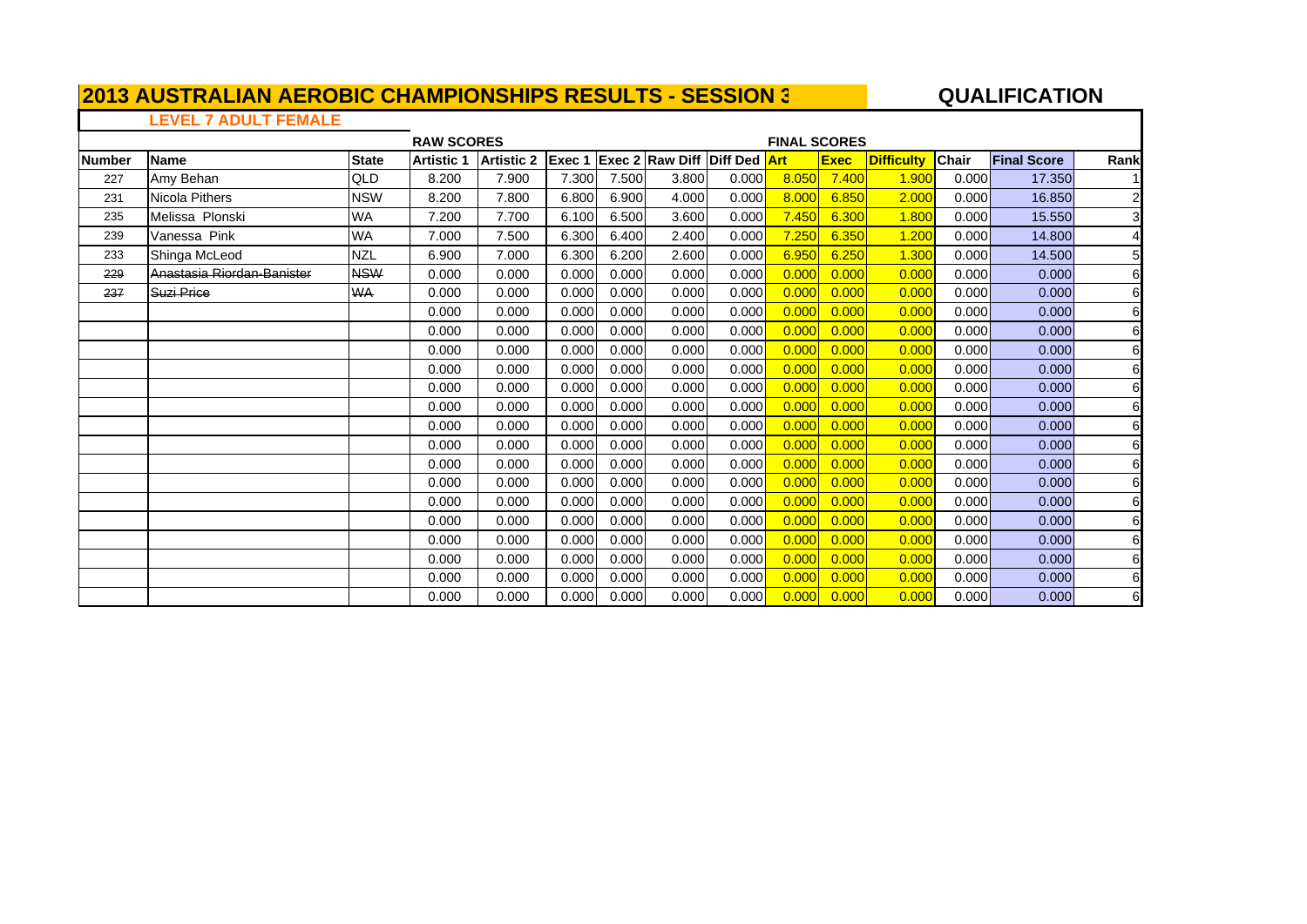#### **QUALIFICATIO N**

# **LEVEL 6 INTERMEDIATE FEMALE**

|        |                       |              | <b>RAW SCORES</b> |                   |        |       |                                     |       | <b>FINAL SCORES</b> |             |                   |              |                    |                |
|--------|-----------------------|--------------|-------------------|-------------------|--------|-------|-------------------------------------|-------|---------------------|-------------|-------------------|--------------|--------------------|----------------|
| Number | <b>Name</b>           | <b>State</b> | <b>Artistic 1</b> | <b>Artistic 2</b> | Exec 1 |       | <b>Exec 2 Raw Diff Diff Ded Art</b> |       |                     | <b>Exec</b> | <b>Difficulty</b> | <b>Chair</b> | <b>Final Score</b> | Rank           |
| 242    | Jasmine Williams      | QLD          | 7.400             | 7.800             | 6.400  | 6.900 | 3.300                               | 0.000 | 7.600               | 6.650       | 1.650             | 0.000        | 15.900             |                |
| 244    | Kirra Beacom          | <b>VIC</b>   | 7.800             | 7.700             | 6.200  | 6.700 | 2.700                               | 0.000 | 7.750               | 6.450       | 1.350             | 0.000        | 15.550             | $\overline{2}$ |
| 246    | Natalie Cartwright    | <b>VIC</b>   | 7.300             | 7.500             | 6.900  | 6.800 | 2.400                               | 0.000 | 7.400               | 6.850       | 1.200             | 0.000        | 15.450             | 3              |
| 238    | Ashleigh Elvin        | QLD          | 7.100             | 7.400             | 6.400  | 6.300 | 3.300                               | 0.000 | 7.250               | 6.350       | 1.650             | 0.000        | 15.250             | 4              |
| 248A   | Kate Gibson           | <b>NZL</b>   | 7.000             | 7.300             | 6.400  | 6.100 | 1.900                               | 0.000 | 7.150               | 6.250       | 0.950             | 0.000        | 14.350             | 5              |
| 240    | <b>Grace Mitchell</b> | QLD          | 6.900             | 7.300             | 5.700  | 6.000 | 2.400                               | 0.000 | 7.100               | 5.850       | 1.200             | 0.000        | 14.150             | 6              |
| 248    | <b>Riley Mcintosh</b> | QLD          | 7.000             | 7.000             | 5.600  | 5.600 | 2.000                               | 0.000 | 7.000               | 5.600       | 1.000             | 0.000        | 13.600             | 7              |
|        |                       |              | 0.000             | 0.000             | 0.000  | 0.000 | 0.000                               | 0.000 | 0.000               | 0.000       | 0.000             | 0.000        | 0.000              | 8              |
|        |                       |              | 0.000             | 0.000             | 0.000  | 0.000 | 0.000                               | 0.000 | 0.000               | 0.000       | 0.000             | 0.000        | 0.000              | 8              |
|        |                       |              | 0.000             | 0.000             | 0.000  | 0.000 | 0.000                               | 0.000 | 0.000               | 0.000       | 0.000             | 0.000        | 0.000              | 8              |
|        |                       |              | 0.000             | 0.000             | 0.000  | 0.000 | 0.000                               | 0.000 | 0.000               | 0.000       | 0.000             | 0.000        | 0.000              | 8              |
|        |                       |              | 0.000             | 0.000             | 0.000  | 0.000 | 0.000                               | 0.000 | 0.000               | 0.000       | 0.000             | 0.000        | 0.000              | 8              |
|        |                       |              | 0.000             | 0.000             | 0.000  | 0.000 | 0.000                               | 0.000 | 0.000               | 0.000       | 0.000             | 0.000        | 0.000              | 8              |
|        |                       |              | 0.000             | 0.000             | 0.000  | 0.000 | 0.000                               | 0.000 | 0.000               | 0.000       | 0.000             | 0.000        | 0.000              | 8              |
|        |                       |              | 0.000             | 0.000             | 0.000  | 0.000 | 0.000                               | 0.000 | 0.000               | 0.000       | 0.000             | 0.000        | 0.000              | 8              |
|        |                       |              | 0.000             | 0.000             | 0.000  | 0.000 | 0.000                               | 0.000 | 0.000               | 0.000       | 0.000             | 0.000        | 0.000              | 8              |
|        |                       |              | 0.000             | 0.000             | 0.000  | 0.000 | 0.000                               | 0.000 | 0.000               | 0.000       | 0.000             | 0.000        | 0.000              | 8              |
|        |                       |              | 0.000             | 0.000             | 0.000  | 0.000 | 0.000                               | 0.000 | 0.000               | 0.000       | 0.000             | 0.000        | 0.000              | 8              |
|        |                       |              | 0.000             | 0.000             | 0.000  | 0.000 | 0.000                               | 0.000 | 0.000               | 0.000       | 0.000             | 0.000        | 0.000              | 8              |
|        |                       |              | 0.000             | 0.000             | 0.000  | 0.000 | 0.000                               | 0.000 | 0.000               | 0.000       | 0.000             | 0.000        | 0.000              | 8              |
|        |                       |              | 0.000             | 0.000             | 0.000  | 0.000 | 0.000                               | 0.000 | 0.000               | 0.000       | 0.000             | 0.000        | 0.000              | 8              |
|        |                       |              | 0.000             | 0.000             | 0.000  | 0.000 | 0.000                               | 0.000 | 0.000               | 0.000       | 0.000             | 0.000        | 0.000              | 8              |
|        |                       |              | 0.000             | 0.000             | 0.000  | 0.000 | 0.000                               | 0.000 | 0.000               | 0.000       | 0.000             | 0.000        | 0.000              | 8              |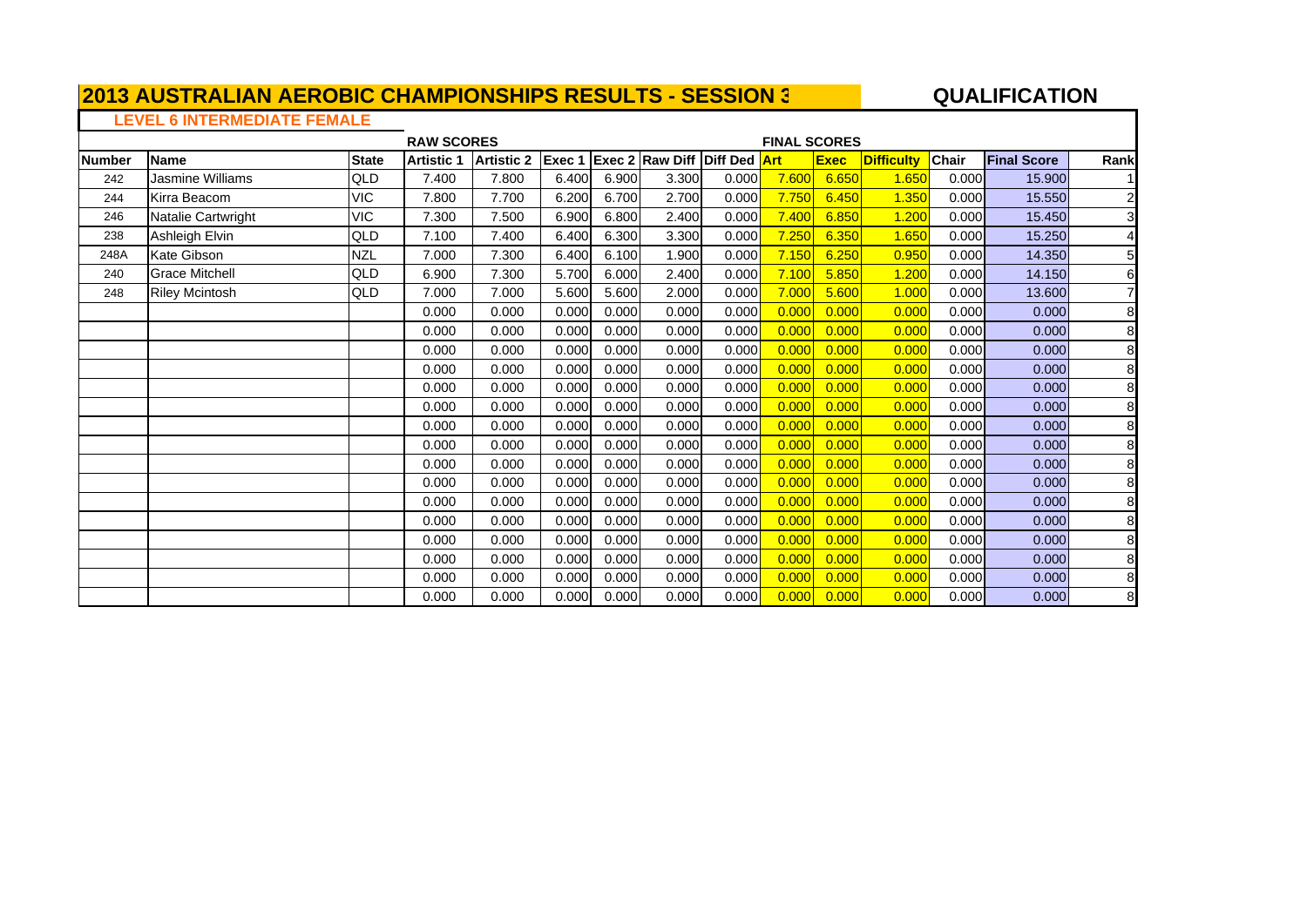#### **QUALIFICATIO N**

#### **LEVEL7 ADULT MALE**

Е

|        |                         |              | <b>RAW SCORES</b> |                   |                |       |                                     |       | <b>FINAL SCORES</b> |             |                   |              |                    |                         |
|--------|-------------------------|--------------|-------------------|-------------------|----------------|-------|-------------------------------------|-------|---------------------|-------------|-------------------|--------------|--------------------|-------------------------|
| Number | <b>Name</b>             | <b>State</b> | <b>Artistic 1</b> | <b>Artistic 2</b> | <b>IExec 1</b> |       | <b>Exec 2 Raw Diff Diff Ded Art</b> |       |                     | <b>Exec</b> | <b>Difficulty</b> | <b>Chair</b> | <b>Final Score</b> | Rank                    |
| 241    | Tyson Martin-Durrington | <b>NSW</b>   | 6.500             | 6.800             | 5.600          | 5.500 | 3.900                               | 0.000 | 6.650               | 5.550       | 1.950             | 0.000        | 14.150             |                         |
|        |                         |              | 0.000             | 0.000             | 0.000          | 0.000 | 0.000                               | 0.000 | 0.000               | 0.000       | 0.000             | 0.000        | 0.000              | 2                       |
|        |                         |              | 0.000             | 0.000             | 0.000          | 0.000 | 0.000                               | 0.000 | 0.000               | 0.000       | 0.000             | 0.000        | 0.000              | $\overline{c}$          |
|        |                         |              | 0.000             | 0.000             | 0.000          | 0.000 | 0.000                               | 0.000 | 0.000               | 0.000       | 0.000             | 0.000        | 0.000              | $\overline{2}$          |
|        |                         |              | 0.000             | 0.000             | 0.000          | 0.000 | 0.000                               | 0.000 | 0.000               | 0.000       | 0.000             | 0.000        | 0.000              | $\overline{c}$          |
|        |                         |              | 0.000             | 0.000             | 0.000          | 0.000 | 0.000                               | 0.000 | 0.000               | 0.000       | 0.000             | 0.000        | 0.000              | $\overline{c}$          |
|        |                         |              | 0.000             | 0.000             | 0.000          | 0.000 | 0.000                               | 0.000 | 0.000               | 0.000       | 0.000             | 0.000        | 0.000              | $\overline{c}$          |
|        |                         |              | 0.000             | 0.000             | 0.000          | 0.000 | 0.000                               | 0.000 | 0.000               | 0.000       | 0.000             | 0.000        | 0.000              | $\overline{c}$          |
|        |                         |              | 0.000             | 0.000             | 0.000          | 0.000 | 0.000                               | 0.000 | 0.000               | 0.000       | 0.000             | 0.000        | 0.000              | $\overline{c}$          |
|        |                         |              | 0.000             | 0.000             | 0.000          | 0.000 | 0.000                               | 0.000 | 0.000               | 0.000       | 0.000             | 0.000        | 0.000              | $\overline{c}$          |
|        |                         |              | 0.000             | 0.000             | 0.000          | 0.000 | 0.000                               | 0.000 | 0.000               | 0.000       | 0.000             | 0.000        | 0.000              | $\overline{c}$          |
|        |                         |              | 0.000             | 0.000             | 0.000          | 0.000 | 0.000                               | 0.000 | 0.000               | 0.000       | 0.000             | 0.000        | 0.000              | $\overline{2}$          |
|        |                         |              | 0.000             | 0.000             | 0.000          | 0.000 | 0.000                               | 0.000 | 0.000               | 0.000       | 0.000             | 0.000        | 0.000              | $\overline{c}$          |
|        |                         |              | 0.000             | 0.000             | 0.000          | 0.000 | 0.000                               | 0.000 | 0.000               | 0.000       | 0.000             | 0.000        | 0.000              | $\overline{c}$          |
|        |                         |              | 0.000             | 0.000             | 0.000          | 0.000 | 0.000                               | 0.000 | 0.000               | 0.000       | 0.000             | 0.000        | 0.000              | $\overline{c}$          |
|        |                         |              | 0.000             | 0.000             | 0.000          | 0.000 | 0.000                               | 0.000 | 0.000               | 0.000       | 0.000             | 0.000        | 0.000              | $\overline{c}$          |
|        |                         |              | 0.000             | 0.000             | 0.000          | 0.000 | 0.000                               | 0.000 | 0.000               | 0.000       | 0.000             | 0.000        | 0.000              | $\overline{2}$          |
|        |                         |              | 0.000             | 0.000             | 0.000          | 0.000 | 0.000                               | 0.000 | 0.000               | 0.000       | 0.000             | 0.000        | 0.000              | $\overline{c}$          |
|        |                         |              | 0.000             | 0.000             | 0.000          | 0.000 | 0.000                               | 0.000 | 0.000               | 0.000       | 0.000             | 0.000        | 0.000              | $\overline{2}$          |
|        |                         |              | 0.000             | 0.000             | 0.000          | 0.000 | 0.000                               | 0.000 | 0.000               | 0.000       | 0.000             | 0.000        | 0.000              | $\overline{2}$          |
|        |                         |              | 0.000             | 0.000             | 0.000          | 0.000 | 0.000                               | 0.000 | 0.000               | 0.000       | 0.000             | 0.000        | 0.000              | $\overline{c}$          |
|        |                         |              | 0.000             | 0.000             | 0.000          | 0.000 | 0.000                               | 0.000 | 0.000               | 0.000       | 0.000             | 0.000        | 0.000              | $\overline{\mathbf{c}}$ |
|        |                         |              | 0.000             | 0.000             | 0.000          | 0.000 | 0.000                               | 0.000 | 0.000               | 0.000       | 0.000             | 0.000        | 0.000              | $\overline{\mathbf{c}}$ |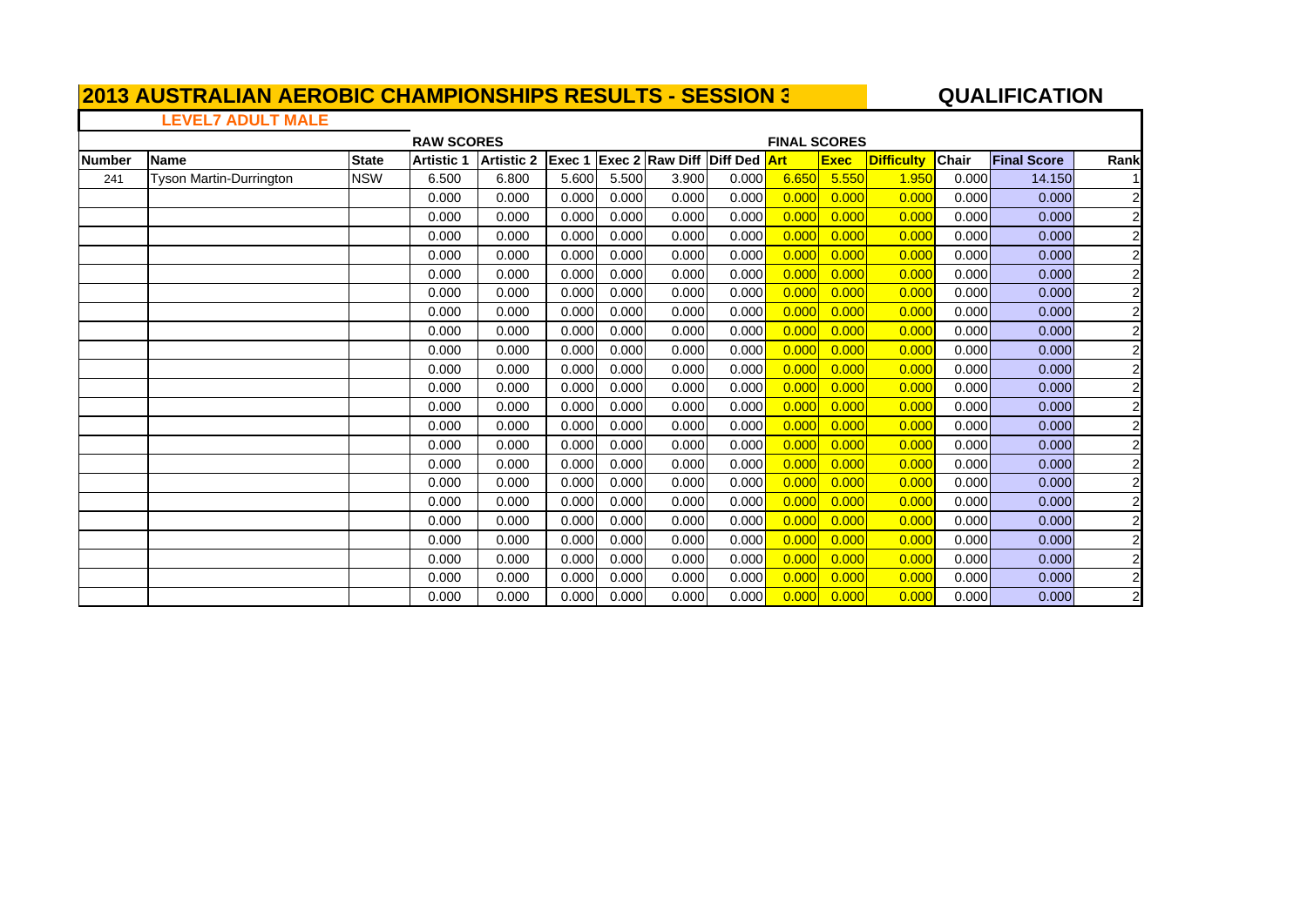#### **2013 AUSTRALIAN AEROBIC CHAMPIONSHIPS RESULTS - SESSION 3** $\mathsf{\Gamma}$

#### **A**  $\overline{a}$  **QUALIFICATION**

### **LEVEL 7 INTERMEDIATE FEMALE**

|               |                     |              | <b>RAW SCORES</b> |                   |        |       |                                     |       | <b>FINAL SCORES</b> |             |                   |              |                    |                |
|---------------|---------------------|--------------|-------------------|-------------------|--------|-------|-------------------------------------|-------|---------------------|-------------|-------------------|--------------|--------------------|----------------|
| <b>Number</b> | <b>Name</b>         | <b>State</b> | <b>Artistic 1</b> | <b>Artistic 2</b> | Exec 1 |       | <b>Exec 2 Raw Diff Diff Ded Art</b> |       |                     | <b>Exec</b> | <b>Difficulty</b> | <b>Chair</b> | <b>Final Score</b> | Rank           |
| 251           | Olivia Feaver       | <b>VIC</b>   | 7.900             | 8.100             | 7.000  | 7.200 | 3.800                               | 0.000 | 8.000               | 7.100       | 1.900             | 0.000        | 17.000             |                |
| 243           | Aimee Green         | QLD          | 7.600             | 7.600             | 7.100  | 7.000 | 3.800                               | 0.000 | 7.600               | 7.050       | 1.900             | 0.000        | 16.550             | $\overline{c}$ |
| 253           | Soraya Le Marshall  | QLD          | 7.400             | 8.000             | 6.600  | 6.500 | 4.000                               | 0.000 | 7.700               | 6.550       | 2.000             | 0.000        | 16.250             | $\overline{3}$ |
| 245           | Kirsty Till         | QLD          | 7.200             | 7.500             | 6.700  | 6.400 | 4.000                               | 0.000 | 7.350               | 6.550       | 2.000             | 0.000        | 15.900             | $\overline{4}$ |
| 247           | Madison Green       | QLD          | 7.000             | 7.300             | 6.500  | 6.300 | 4.100                               | 0.000 | 7.150               | 6.400       | 2.050             | 0.000        | 15.600             | 5              |
| 249           | Montana Zillfleisch | QLD          | 7.600             | 7.700             | 6.200  | 6.300 | 2.300                               | 0.000 | 7.650               | 6.250       | 1.150             | 0.000        | 15.050             | 6              |
|               |                     |              | 0.000             | 0.000             | 0.000  | 0.000 | 0.000                               | 0.000 | 0.000               | 0.000       | 0.000             | 0.000        | 0.000              | $\overline{7}$ |
|               |                     |              | 0.000             | 0.000             | 0.000  | 0.000 | 0.000                               | 0.000 | 0.000               | 0.000       | 0.000             | 0.000        | 0.000              | $\overline{7}$ |
|               |                     |              | 0.000             | 0.000             | 0.000  | 0.000 | 0.000                               | 0.000 | 0.000               | 0.000       | 0.000             | 0.000        | 0.000              |                |
|               |                     |              | 0.000             | 0.000             | 0.000  | 0.000 | 0.000                               | 0.000 | 0.000               | 0.000       | 0.000             | 0.000        | 0.000              |                |
|               |                     |              | 0.000             | 0.000             | 0.000  | 0.000 | 0.000                               | 0.000 | 0.000               | 0.000       | 0.000             | 0.000        | 0.000              | 7              |
|               |                     |              | 0.000             | 0.000             | 0.000  | 0.000 | 0.000                               | 0.000 | 0.000               | 0.000       | 0.000             | 0.000        | 0.000              | $\overline{7}$ |
|               |                     |              | 0.000             | 0.000             | 0.000  | 0.000 | 0.000                               | 0.000 | 0.000               | 0.000       | 0.000             | 0.000        | 0.000              | $\overline{7}$ |
|               |                     |              | 0.000             | 0.000             | 0.000  | 0.000 | 0.000                               | 0.000 | 0.000               | 0.000       | 0.000             | 0.000        | 0.000              | $\overline{7}$ |
|               |                     |              | 0.000             | 0.000             | 0.000  | 0.000 | 0.000                               | 0.000 | 0.000               | 0.000       | 0.000             | 0.000        | 0.000              | $\overline{7}$ |
|               |                     |              | 0.000             | 0.000             | 0.000  | 0.000 | 0.000                               | 0.000 | 0.000               | 0.000       | 0.000             | 0.000        | 0.000              | $\overline{7}$ |
|               |                     |              | 0.000             | 0.000             | 0.000  | 0.000 | 0.000                               | 0.000 | 0.000               | 0.000       | 0.00C             | 0.000        | 0.000              | 7              |
|               |                     |              | 0.000             | 0.000             | 0.000  | 0.000 | 0.000                               | 0.000 | 0.000               | 0.000       | 0.00C             | 0.000        | 0.000              | 7              |
|               |                     |              | 0.000             | 0.000             | 0.000  | 0.000 | 0.000                               | 0.000 | 0.000               | 0.000       | 0.00C             | 0.000        | 0.000              |                |
|               |                     |              | 0.000             | 0.000             | 0.000  | 0.000 | 0.000                               | 0.000 | 0.000               | 0.000       | 0.00C             | 0.000        | 0.000              |                |
|               |                     |              | 0.000             | 0.000             | 0.000  | 0.000 | 0.000                               | 0.000 | 0.000               | 0.000       | 0.000             | 0.000        | 0.000              |                |
|               |                     |              | 0.000             | 0.000             | 0.000  | 0.000 | 0.000                               | 0.000 | 0.000               | 0.000       | 0.000             | 0.000        | 0.000              |                |
|               |                     |              | 0.000             | 0.000             | 0.000  | 0.000 | 0.000                               | 0.000 | 0.000               | 0.000       | 0.000             | 0.000        | 0.000              | $\overline{7}$ |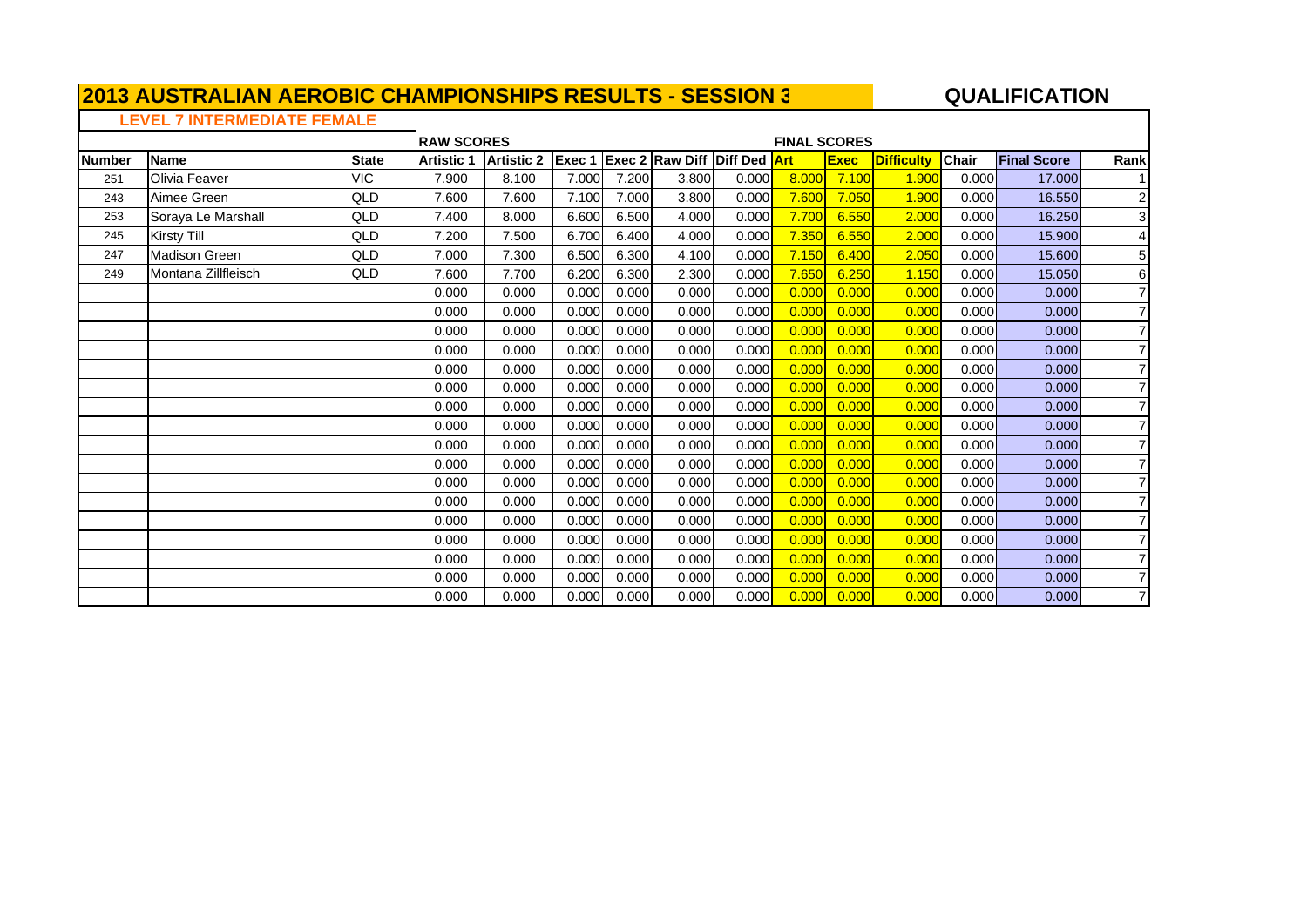#### **QUALIFICATIO N**

### **LEVEL 6 JUNIOR FEMALE**

|               |                    |              | <b>RAW SCORES</b> |                   |        |       |                                     |       | <b>FINAL SCORES</b> |             |                   |       |                    |                         |
|---------------|--------------------|--------------|-------------------|-------------------|--------|-------|-------------------------------------|-------|---------------------|-------------|-------------------|-------|--------------------|-------------------------|
| <b>Number</b> | Name               | <b>State</b> | <b>Artistic 1</b> | <b>Artistic 2</b> | Exec 1 |       | <b>Exec 2 Raw Diff Diff Ded Art</b> |       |                     | <b>Exec</b> | <b>Difficulty</b> | Chair | <b>Final Score</b> | Rank                    |
| 250           | Annalea Prespakis  | <b>VIC</b>   | 8.100             | 7.900             | 7.400  | 7.300 | 3.000                               | 0.000 | 8.000               | 7.350       | 1.500             | 0.200 | 16.650             |                         |
| 256           | Macy Barnshaw      | QLD          | 7.500             | 7.700             | 6.500  | 6.500 | 3.300                               | 0.000 | 7.600               | 6.500       | 1.650             | 0.000 | 15.750             | $\mathbf{2}$            |
| 258           | <b>Molly Miles</b> | QLD          | 7.200             | 7.500             | 6.100  | 6.400 | 2.700                               | 0.000 | 7.350               | 6.250       | 1.350             | 0.000 | 14.950             | $\overline{\mathbf{3}}$ |
| 262           | Tayla Sleaford     | QLD          | 7.700             | 7.900             | 6.000  | 6.000 | 2.300                               | 0.000 | 7.800               | 6.000       | 1.150             | 0.000 | 14.950             | $\overline{4}$          |
| 252           | Jackie Shroff      | QLD          | 7.500             | 7.200             | 5.800  | 5.400 | 3.100                               | 0.000 | 7.350               | 5.600       | 1.550             | 0.000 | 14.500             | 5 <sub>l</sub>          |
| 260           | Nicki Bunker       | QLD          | 7.400             | 7.200             | 5.600  | 5.800 | 2.900                               | 0.000 | 7.300               | 5.700       | 1.450             | 0.000 | 14.450             | 6                       |
| 264           | Taylah Bradley     | QLD          | 7.600             | 7.800             | 5.000  | 5.400 | 1.900                               | 0.000 | 7.700               | 5.200       | 0.950             | 0.000 | 13.850             | 7                       |
| 254           | <b>Kate Gibson</b> | <b>NZL</b>   | 0.000             | 0.000             | 0.000  | 0.000 | 0.000                               | 0.000 | 0.000               | 0.000       | 0.000             | 0.000 | 0.000              | 8                       |
|               |                    |              | 0.000             | 0.000             | 0.000  | 0.000 | 0.000                               | 0.000 | 0.000               | 0.000       | 0.000             | 0.000 | 0.000              | 8                       |
|               |                    |              | 0.000             | 0.000             | 0.000  | 0.000 | 0.000                               | 0.000 | 0.000               | 0.000       | 0.000             | 0.000 | 0.000              | 8                       |
|               |                    |              | 0.000             | 0.000             | 0.000  | 0.000 | 0.000                               | 0.000 | 0.000               | 0.000       | 0.000             | 0.000 | 0.000              | 8                       |
|               |                    |              | 0.000             | 0.000             | 0.000  | 0.000 | 0.000                               | 0.000 | 0.000               | 0.000       | 0.000             | 0.000 | 0.000              | 8                       |
|               |                    |              | 0.000             | 0.000             | 0.000  | 0.000 | 0.000                               | 0.000 | 0.000               | 0.000       | 0.000             | 0.000 | 0.000              | 8                       |
|               |                    |              | 0.000             | 0.000             | 0.000  | 0.000 | 0.000                               | 0.000 | 0.000               | 0.000       | 0.000             | 0.000 | 0.000              | 8                       |
|               |                    |              | 0.000             | 0.000             | 0.000  | 0.000 | 0.000                               | 0.000 | 0.000               | 0.000       | 0.000             | 0.000 | 0.000              | 8                       |
|               |                    |              | 0.000             | 0.000             | 0.000  | 0.000 | 0.000                               | 0.000 | 0.000               | 0.000       | 0.000             | 0.000 | 0.000              | 8                       |
|               |                    |              | 0.000             | 0.000             | 0.000  | 0.000 | 0.000                               | 0.000 | 0.000               | 0.000       | 0.000             | 0.000 | 0.000              | 8                       |
|               |                    |              | 0.000             | 0.000             | 0.000  | 0.000 | 0.000                               | 0.000 | 0.000               | 0.000       | 0.000             | 0.000 | 0.000              | 8                       |
|               |                    |              | 0.000             | 0.000             | 0.000  | 0.000 | 0.000                               | 0.000 | 0.000               | 0.000       | 0.000             | 0.000 | 0.000              | 8                       |
|               |                    |              | 0.000             | 0.000             | 0.000  | 0.000 | 0.000                               | 0.000 | 0.000               | 0.000       | 0.000             | 0.000 | 0.000              | 8                       |
|               |                    |              | 0.000             | 0.000             | 0.000  | 0.000 | 0.000                               | 0.000 | 0.000               | 0.000       | 0.000             | 0.000 | 0.000              | 8                       |
|               |                    |              | 0.000             | 0.000             | 0.000  | 0.000 | 0.000                               | 0.000 | 0.000               | 0.000       | 0.000             | 0.000 | 0.000              | 8                       |
|               |                    |              | 0.000             | 0.000             | 0.000  | 0.000 | 0.000                               | 0.000 | 0.000               | 0.000       | 0.000             | 0.000 | 0.000              | 8                       |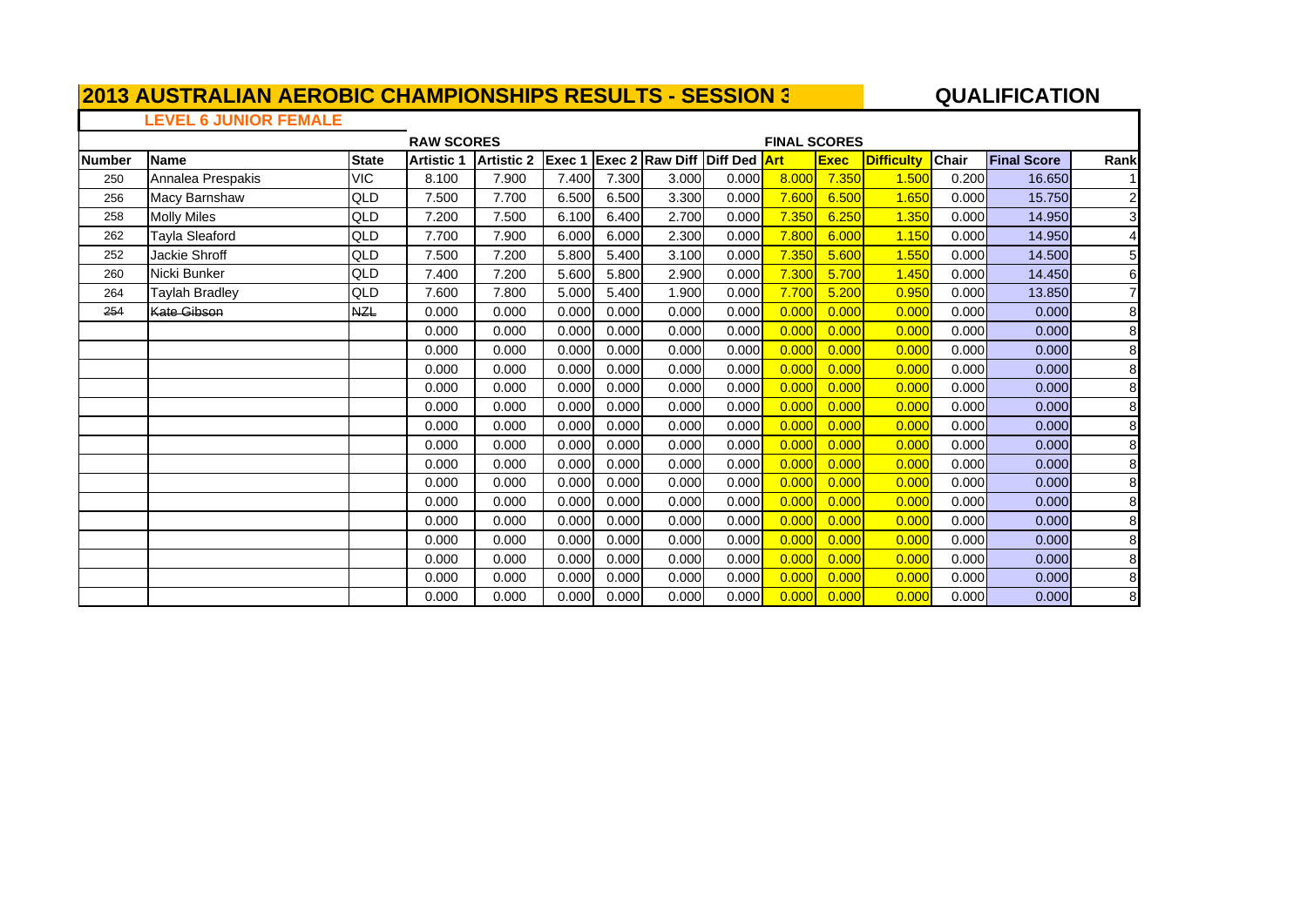#### **QUALIFICATIO N**

# **LEVEL 7 INTERMEDIATE MALE**

|               |                 |              | <b>RAW SCORES</b> |                   |        |       |                                     |       | <b>FINAL SCORES</b> |             |                   |              |                    |                |
|---------------|-----------------|--------------|-------------------|-------------------|--------|-------|-------------------------------------|-------|---------------------|-------------|-------------------|--------------|--------------------|----------------|
| <b>Number</b> | <b>Name</b>     | <b>State</b> | <b>Artistic 1</b> | <b>Artistic 2</b> | Exec 1 |       | <b>Exec 2 Raw Diff Diff Ded Art</b> |       |                     | <b>Exec</b> | <b>Difficulty</b> | <b>Chair</b> | <b>Final Score</b> | Rank           |
| 255           | Demyan Kostylev | WA           | 6.900             | 6.600             | 7.200  | 6.800 | 3.500                               | 0.000 | 6.750               | 7.000       | 1.750             | 1.000        | 14.500             |                |
|               |                 |              | 0.000             | 0.000             | 0.000  | 0.000 | 0.000                               | 0.000 | 0.000               | 0.000       | 0.000             | 0.000        | 0.000              | $\overline{2}$ |
|               |                 |              | 0.000             | 0.000             | 0.000  | 0.000 | 0.000                               | 0.000 | 0.000               | 0.000       | 0.000             | 0.000        | 0.000              | $\overline{2}$ |
|               |                 |              | 0.000             | 0.000             | 0.000  | 0.000 | 0.000                               | 0.000 | 0.000               | 0.000       | 0.000             | 0.000        | 0.000              | $\mathbf{2}$   |
|               |                 |              | 0.000             | 0.000             | 0.000  | 0.000 | 0.000                               | 0.000 | 0.000               | 0.000       | 0.000             | 0.000        | 0.000              | $\overline{2}$ |
|               |                 |              | 0.000             | 0.000             | 0.000  | 0.000 | 0.000                               | 0.000 | 0.000               | 0.000       | 0.000             | 0.000        | 0.000              | $\overline{2}$ |
|               |                 |              | 0.000             | 0.000             | 0.000  | 0.000 | 0.000                               | 0.000 | 0.000               | 0.000       | 0.000             | 0.000        | 0.000              | $\mathbf{2}$   |
|               |                 |              | 0.000             | 0.000             | 0.000  | 0.000 | 0.000                               | 0.000 | 0.000               | 0.000       | 0.000             | 0.000        | 0.000              | $\overline{2}$ |
|               |                 |              | 0.000             | 0.000             | 0.000  | 0.000 | 0.000                               | 0.000 | 0.000               | 0.000       | 0.000             | 0.000        | 0.000              | $\overline{2}$ |
|               |                 |              | 0.000             | 0.000             | 0.000  | 0.000 | 0.000                               | 0.000 | 0.000               | 0.000       | 0.000             | 0.000        | 0.000              | $\overline{2}$ |
|               |                 |              | 0.000             | 0.000             | 0.000  | 0.000 | 0.000                               | 0.000 | 0.000               | 0.000       | 0.000             | 0.000        | 0.000              | $\overline{2}$ |
|               |                 |              | 0.000             | 0.000             | 0.000  | 0.000 | 0.000                               | 0.000 | 0.000               | 0.000       | 0.000             | 0.000        | 0.000              | $\mathbf{2}$   |
|               |                 |              | 0.000             | 0.000             | 0.000  | 0.000 | 0.000                               | 0.000 | 0.000               | 0.000       | 0.000             | 0.000        | 0.000              | $\mathbf{2}$   |
|               |                 |              | 0.000             | 0.000             | 0.000  | 0.000 | 0.000                               | 0.000 | 0.000               | 0.000       | 0.000             | 0.000        | 0.000              | $\overline{2}$ |
|               |                 |              | 0.000             | 0.000             | 0.000  | 0.000 | 0.000                               | 0.000 | 0.000               | 0.000       | 0.000             | 0.000        | 0.000              | $\mathbf{2}$   |
|               |                 |              | 0.000             | 0.000             | 0.000  | 0.000 | 0.000                               | 0.000 | 0.000               | 0.000       | 0.000             | 0.000        | 0.000              | $\mathbf{2}$   |
|               |                 |              | 0.000             | 0.000             | 0.000  | 0.000 | 0.000                               | 0.000 | 0.000               | 0.000       | 0.000             | 0.000        | 0.000              | $\overline{2}$ |
|               |                 |              | 0.000             | 0.000             | 0.000  | 0.000 | 0.000                               | 0.000 | 0.000               | 0.000       | 0.000             | 0.000        | 0.000              | $\mathbf{2}$   |
|               |                 |              | 0.000             | 0.000             | 0.000  | 0.000 | 0.000                               | 0.000 | 0.000               | 0.000       | 0.000             | 0.000        | 0.000              | $\mathbf{2}$   |
|               |                 |              | 0.000             | 0.000             | 0.000  | 0.000 | 0.000                               | 0.000 | 0.000               | 0.000       | 0.000             | 0.000        | 0.000              | $\mathbf{2}$   |
|               |                 |              | 0.000             | 0.000             | 0.000  | 0.000 | 0.000                               | 0.000 | 0.000               | 0.000       | 0.000             | 0.000        | 0.000              | $\overline{2}$ |
|               |                 |              | 0.000             | 0.000             | 0.000  | 0.000 | 0.000                               | 0.000 | 0.000               | 0.000       | 0.000             | 0.000        | 0.000              | $\mathbf{2}$   |
|               |                 |              | 0.000             | 0.000             | 0.000  | 0.000 | 0.000                               | 0.000 | 0.000               | 0.000       | 0.000             | 0.000        | 0.000              | $\mathbf{2}$   |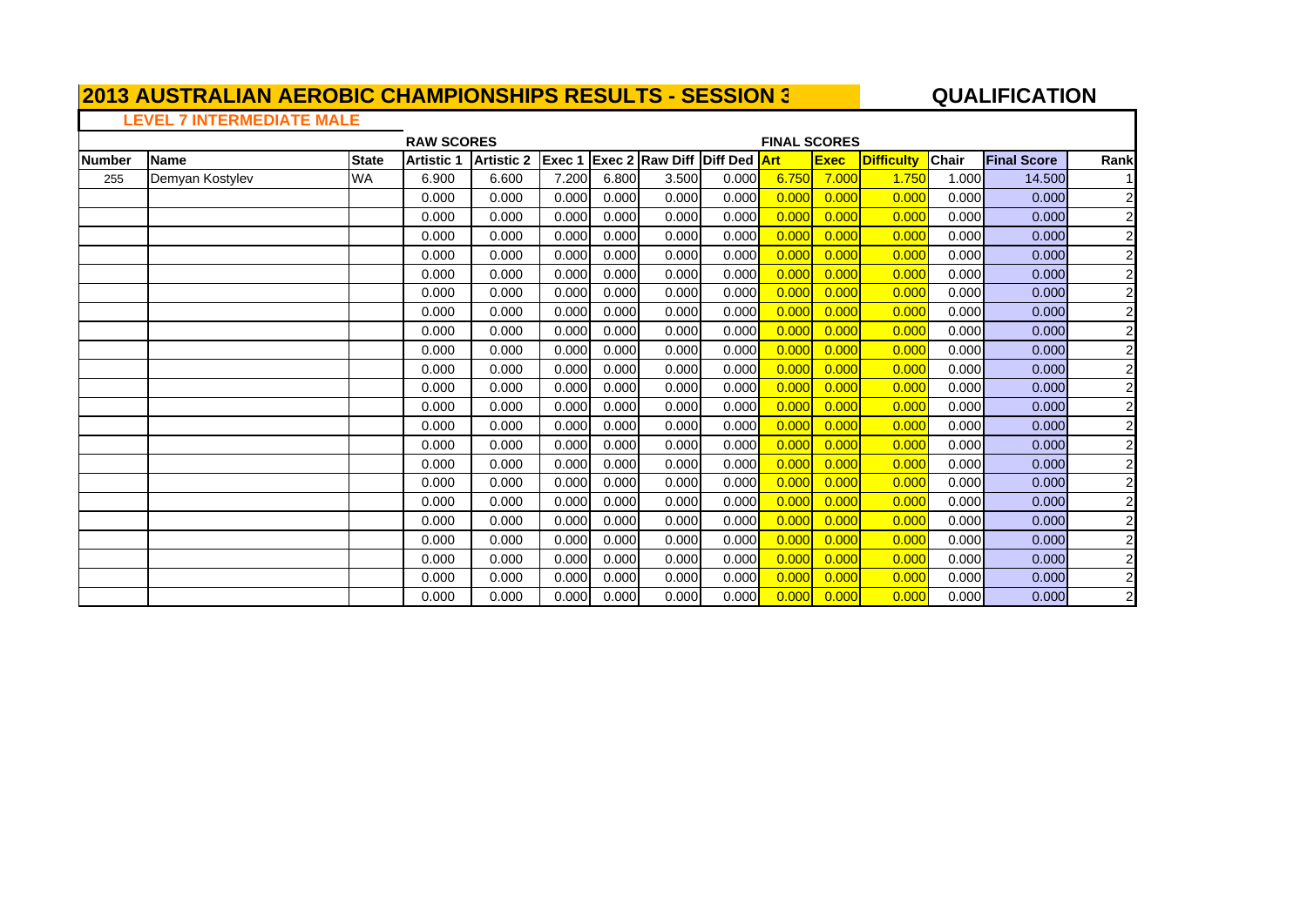#### **QUALIFICATIO N**

### **LEVEL 7 JUNIOR FEMALE**

|               |                        |              | <b>RAW SCORES</b> |                   |        |       |                                     |       | <b>FINAL SCORES</b> |             |                   |              |                    |                 |
|---------------|------------------------|--------------|-------------------|-------------------|--------|-------|-------------------------------------|-------|---------------------|-------------|-------------------|--------------|--------------------|-----------------|
| <b>Number</b> | <b>Name</b>            | <b>State</b> | <b>Artistic 1</b> | <b>Artistic 2</b> | Exec 1 |       | <b>Exec 2 Raw Diff Diff Ded Art</b> |       |                     | <b>Exec</b> | <b>Difficulty</b> | <b>Chair</b> | <b>Final Score</b> | Rank            |
| 259           | Aymee Sleaford         | QLD          | 7.500             | 7.800             | 6.600  | 6.400 | 2.900                               | 0.000 | 7.650               | 6.500       | 1.450             | 0.000        | 15.600             |                 |
| 263           | <b>Kira Lemarshall</b> | <b>QLD</b>   | 7.000             | 7.400             | 6.300  | 6.000 | 3.800                               | 0.000 | 7.200               | 6.150       | 1.900             | 0.000        | 15.250             | $\overline{2}$  |
| 261           | Elizabeth Kidane       | <b>NSW</b>   | 6.700             | 7.100             | 6.900  | 6.700 | 3.000                               | 0.000 | 6.900               | 6.800       | 1.500             | 0.000        | 15.200             | 3               |
| 257           | Anna McKearney         | <b>NZL</b>   | 7.500             | 7.100             | 6.400  | 6.200 | 2.400                               | 0.000 | 7.300               | 6.300       | 1.200             | 0.000        | 14.800             | 4               |
|               |                        |              | 0.000             | 0.000             | 0.000  | 0.000 | 0.000                               | 0.000 | 0.000               | 0.000       | 0.000             | 0.000        | 0.000              | 5               |
|               |                        |              | 0.000             | 0.000             | 0.000  | 0.000 | 0.000                               | 0.000 | 0.000               | 0.000       | 0.000             | 0.000        | 0.000              | 5               |
|               |                        |              | 0.000             | 0.000             | 0.000  | 0.000 | 0.000                               | 0.000 | 0.000               | 0.000       | 0.000             | 0.000        | 0.000              | 5               |
|               |                        |              | 0.000             | 0.000             | 0.000  | 0.000 | 0.000                               | 0.000 | 0.000               | 0.000       | 0.000             | 0.000        | 0.000              | 5               |
|               |                        |              | 0.000             | 0.000             | 0.000  | 0.000 | 0.000                               | 0.000 | 0.000               | 0.000       | 0.000             | 0.000        | 0.000              | 5               |
|               |                        |              | 0.000             | 0.000             | 0.000  | 0.000 | 0.000                               | 0.000 | 0.000               | 0.000       | 0.000             | 0.000        | 0.000              | 5               |
|               |                        |              | 0.000             | 0.000             | 0.000  | 0.000 | 0.000                               | 0.000 | 0.000               | 0.000       | 0.000             | 0.000        | 0.000              | 5               |
|               |                        |              | 0.000             | 0.000             | 0.000  | 0.000 | 0.000                               | 0.000 | 0.000               | 0.000       | 0.000             | 0.000        | 0.000              | 5               |
|               |                        |              | 0.000             | 0.000             | 0.000  | 0.000 | 0.000                               | 0.000 | 0.000               | 0.000       | 0.000             | 0.000        | 0.000              | $5\phantom{.0}$ |
|               |                        |              | 0.000             | 0.000             | 0.000  | 0.000 | 0.000                               | 0.000 | 0.000               | 0.000       | 0.000             | 0.000        | 0.000              | 5               |
|               |                        |              | 0.000             | 0.000             | 0.000  | 0.000 | 0.000                               | 0.000 | 0.000               | 0.000       | 0.000             | 0.000        | 0.000              | 5               |
|               |                        |              | 0.000             | 0.000             | 0.000  | 0.000 | 0.000                               | 0.000 | 0.000               | 0.000       | 0.000             | 0.000        | 0.000              | 5               |
|               |                        |              | 0.000             | 0.000             | 0.000  | 0.000 | 0.000                               | 0.000 | 0.000               | 0.000       | 0.000             | 0.000        | 0.000              | 5               |
|               |                        |              | 0.000             | 0.000             | 0.000  | 0.000 | 0.000                               | 0.000 | 0.000               | 0.000       | 0.000             | 0.000        | 0.000              | 5               |
|               |                        |              | 0.000             | 0.000             | 0.000  | 0.000 | 0.000                               | 0.000 | 0.000               | 0.000       | 0.000             | 0.000        | 0.000              | 5               |
|               |                        |              | 0.000             | 0.000             | 0.000  | 0.000 | 0.000                               | 0.000 | 0.000               | 0.000       | 0.000             | 0.000        | 0.000              | 5               |
|               |                        |              | 0.000             | 0.000             | 0.000  | 0.000 | 0.000                               | 0.000 | 0.000               | 0.000       | 0.000             | 0.000        | 0.000              | 5               |
|               |                        |              | 0.000             | 0.000             | 0.000  | 0.000 | 0.000                               | 0.000 | 0.000               | 0.000       | 0.000             | 0.000        | 0.000              | 5               |
|               |                        |              | 0.000             | 0.000             | 0.000  | 0.000 | 0.000                               | 0.000 | 0.0001              | 0.000       | 0.000             | 0.000        | 0.000              | 5               |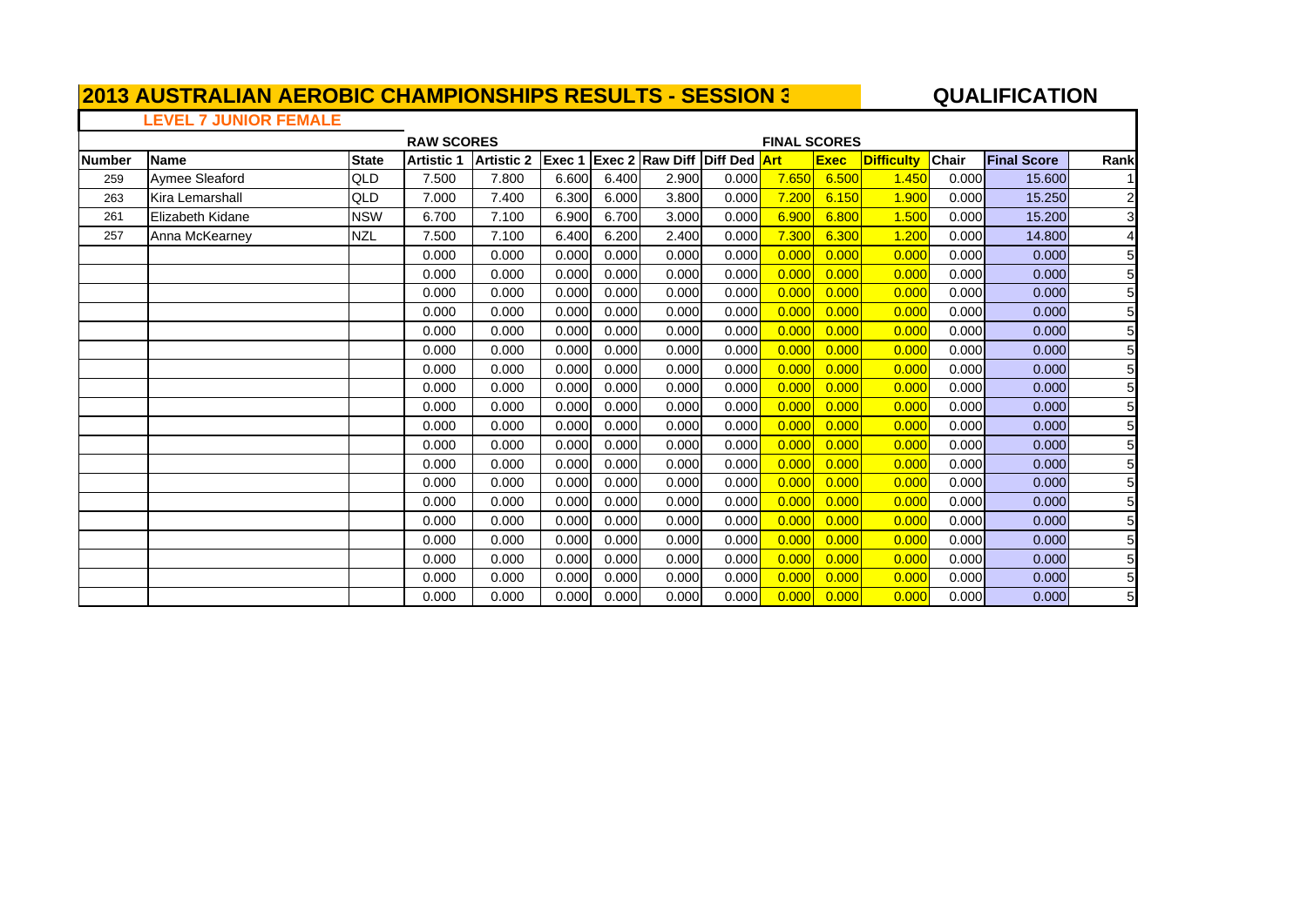#### **QUALIFICATION**

### **LEVEL 7 SUB JUNIOR FEMALE**

|               |              |              | <b>RAW SCORES</b> |                   |        |       |                                     |       | <b>FINAL SCORES</b> |             |                   |       |                    |                |
|---------------|--------------|--------------|-------------------|-------------------|--------|-------|-------------------------------------|-------|---------------------|-------------|-------------------|-------|--------------------|----------------|
| <b>Number</b> | Name         | <b>State</b> | <b>Artistic 1</b> | <b>Artistic 2</b> | Exec 1 |       | <b>Exec 2 Raw Diff Diff Ded Art</b> |       |                     | <b>Exec</b> | <b>Difficulty</b> | Chair | <b>Final Score</b> | Rank           |
| 265           | Sarah Spargo | <b>NZL</b>   | 8.000             | 7.500             | 6.100  | 6.600 | 2.600                               | 0.000 | 7.750               | 6.350       | 1.300             | 1.000 | 14,400             |                |
|               |              |              | 0.000             | 0.000             | 0.000  | 0.000 | 0.000                               | 0.000 | 0.000               | 0.000       | 0.000             | 0.000 | 0.000              | $\overline{2}$ |
|               |              |              | 0.000             | 0.000             | 0.000  | 0.000 | 0.000                               | 0.000 | 0.000               | 0.000       | 0.00C             | 0.000 | 0.000              |                |
|               |              |              | 0.000             | 0.000             | 0.000  | 0.000 | 0.000                               | 0.000 | 0.000               | 0.000       | 0.000             | 0.000 | 0.000              | $\mathsf{2}$   |
|               |              |              | 0.000             | 0.000             | 0.000  | 0.000 | 0.000                               | 0.000 | 0.000               | 0.000       | 0.00C             | 0.000 | 0.000              | $\overline{2}$ |
|               |              |              | 0.000             | 0.000             | 0.000  | 0.000 | 0.000                               | 0.000 | 0.000               | 0.000       | 0.000             | 0.000 | 0.000              | $\overline{a}$ |
|               |              |              | 0.000             | 0.000             | 0.000  | 0.000 | 0.000                               | 0.000 | 0.000               | 0.000       | 0.00C             | 0.000 | 0.000              | $\overline{2}$ |
|               |              |              | 0.000             | 0.000             | 0.000  | 0.000 | 0.000                               | 0.000 | 0.000               | 0.000       | 0.000             | 0.000 | 0.000              | $\overline{2}$ |
|               |              |              | 0.000             | 0.000             | 0.000  | 0.000 | 0.000                               | 0.000 | 0.000               | 0.000       | 0.000             | 0.000 | 0.000              | 2              |
|               |              |              | 0.000             | 0.000             | 0.000  | 0.000 | 0.000                               | 0.000 | 0.000               | 0.000       | 0.000             | 0.000 | 0.000              | $\overline{2}$ |
|               |              |              | 0.000             | 0.000             | 0.000  | 0.000 | 0.000                               | 0.000 | 0.000               | 0.000       | 0.000             | 0.000 | 0.000              |                |
|               |              |              | 0.000             | 0.000             | 0.000  | 0.000 | 0.000                               | 0.000 | 0.000               | 0.000       | 0.000             | 0.000 | 0.000              | 2              |
|               |              |              | 0.000             | 0.000             | 0.000  | 0.000 | 0.000                               | 0.000 | 0.000               | 0.000       | 0.000             | 0.000 | 0.000              |                |
|               |              |              | 0.000             | 0.000             | 0.000  | 0.000 | 0.000                               | 0.000 | 0.000               | 0.000       | 0.000             | 0.000 | 0.000              | $\overline{2}$ |
|               |              |              | 0.000             | 0.000             | 0.000  | 0.000 | 0.000                               | 0.000 | 0.000               | 0.000       | 0.000             | 0.000 | 0.000              | 2              |
|               |              |              | 0.000             | 0.000             | 0.000  | 0.000 | 0.000                               | 0.000 | 0.000               | 0.000       | 0.00C             | 0.000 | 0.000              | $\overline{2}$ |
|               |              |              | 0.000             | 0.000             | 0.000  | 0.000 | 0.000                               | 0.000 | 0.000               | 0.000       | 0.00C             | 0.000 | 0.000              | 2              |
|               |              |              | 0.000             | 0.000             | 0.000  | 0.000 | 0.000                               | 0.000 | 0.000               | 0.000       | 0.00C             | 0.000 | 0.000              | 2              |
|               |              |              | 0.000             | 0.000             | 0.000  | 0.000 | 0.000                               | 0.000 | 0.000               | 0.000       | 0.00C             | 0.000 | 0.000              | 2              |
|               |              |              | 0.000             | 0.000             | 0.000  | 0.000 | 0.000                               | 0.000 | 0.000               | 0.000       | 0.00C             | 0.000 | 0.000              | $\overline{2}$ |
|               |              |              | 0.000             | 0.000             | 0.000  | 0.000 | 0.000                               | 0.000 | 0.000               | 0.000       | 0.00C             | 0.000 | 0.000              | 2              |
|               |              |              | 0.000             | 0.000             | 0.000  | 0.000 | 0.000                               | 0.000 | 0.000               | 0.000       | 0.000             | 0.000 | 0.000              | $\overline{2}$ |
|               |              |              | 0.000             | 0.000             | 0.000  | 0.000 | 0.000                               | 0.000 | 0.000               | 0.000       | 0.000             | 0.000 | 0.000              | $\overline{a}$ |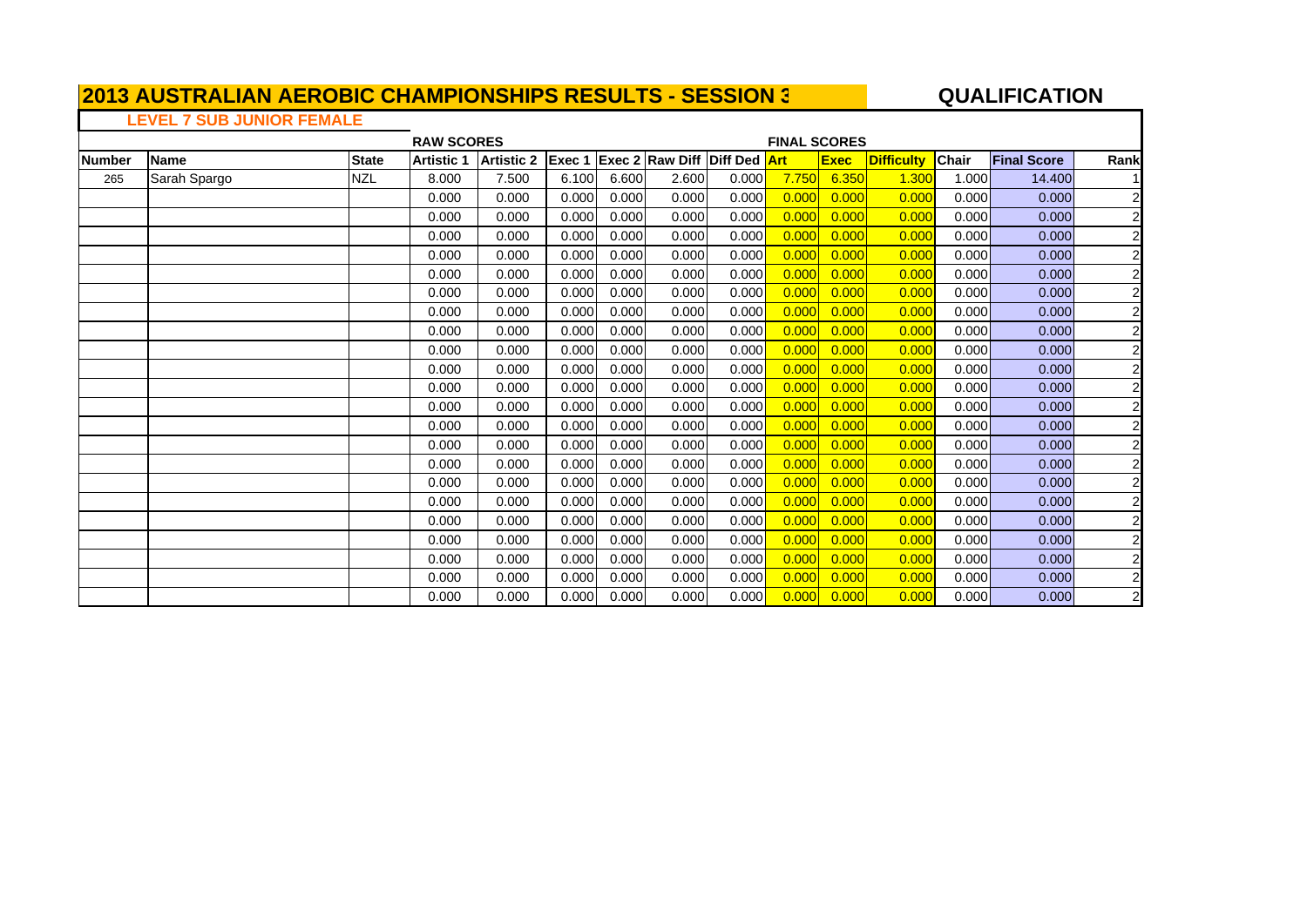#### **A**  $\overline{a}$  **QUALIFICATION**

### **LEVEL 6 ADULT FEMALE**

|               |                    |              | <b>RAW SCORES</b> |                   |        |       |                                     |       | <b>FINAL SCORES</b> |             |                   |              |                    |                |
|---------------|--------------------|--------------|-------------------|-------------------|--------|-------|-------------------------------------|-------|---------------------|-------------|-------------------|--------------|--------------------|----------------|
| <b>Number</b> | Name               | <b>State</b> | <b>Artistic 1</b> | <b>Artistic 2</b> | Exec 1 |       | <b>Exec 2 Raw Diff Diff Ded Art</b> |       |                     | <b>Exec</b> | <b>Difficulty</b> | <b>Chair</b> | <b>Final Score</b> | Rank           |
| 270           | <b>Bianca Holt</b> | <b>VIC</b>   | 7.900             | 7.700             | 7.800  | 7.400 | 2.900                               | 0.000 | 7.800               | 7.600       | 1.450             | 0.000        | 16.850             |                |
| 268           | Belinda Swan       | <b>VIC</b>   | 8.200             | 7.800             | 7.100  | 7.300 | 2.800                               | 0.000 | 8.000               | 7.200       | 1.400             | 0.000        | 16.600             | $\overline{2}$ |
| 266           | Arminda Vladica    | VIC          | 8.100             | 7.700             | 7.300  | 7.000 | 3.300                               | 0.000 | 7.900               | 7.150       | 1.650             | 1.100        | 15.600             | 3              |
| 274           | Rosalie Lord       | VIC          | 7.400             | 7.400             | 6.800  | 6.600 | 2.400                               | 0.000 | 7.400               | 6.700       | 1.200             | 0.000        | 15.300             | 4              |
| 272           | Danielle Smith     | <b>NSW</b>   | 7.300             | 7.200             | 5.700  | 6.100 | 3.300                               | 0.000 | 7.250               | 5.900       | 1.650             | 0.000        | 14.800             | 5              |
|               |                    |              | 0.000             | 0.000             | 0.000  | 0.000 | 0.000                               | 0.000 | 0.000               | 0.000       | 0.000             | 0.000        | 0.000              | 6              |
|               |                    |              | 0.000             | 0.000             | 0.000  | 0.000 | 0.000                               | 0.000 | 0.000               | 0.000       | 0.000             | 0.000        | 0.000              | 6              |
|               |                    |              | 0.000             | 0.000             | 0.000  | 0.000 | 0.000                               | 0.000 | 0.000               | 0.000       | 0.000             | 0.000        | 0.000              | 6              |
|               |                    |              | 0.000             | 0.000             | 0.000  | 0.000 | 0.000                               | 0.000 | 0.000               | 0.000       | 0.000             | 0.000        | 0.000              | 6              |
|               |                    |              | 0.000             | 0.000             | 0.000  | 0.000 | 0.000                               | 0.000 | 0.000               | 0.000       | 0.000             | 0.000        | 0.000              | 6              |
|               |                    |              | 0.000             | 0.000             | 0.000  | 0.000 | 0.000                               | 0.000 | 0.000               | 0.000       | 0.000             | 0.000        | 0.000              | 6              |
|               |                    |              | 0.000             | 0.000             | 0.000  | 0.000 | 0.000                               | 0.000 | 0.000               | 0.000       | 0.000             | 0.000        | 0.000              | 6              |
|               |                    |              | 0.000             | 0.000             | 0.000  | 0.000 | 0.000                               | 0.000 | 0.000               | 0.000       | 0.000             | 0.000        | 0.000              | 6              |
|               |                    |              | 0.000             | 0.000             | 0.000  | 0.000 | 0.000                               | 0.000 | 0.000               | 0.000       | 0.000             | 0.000        | 0.000              | 6              |
|               |                    |              | 0.000             | 0.000             | 0.000  | 0.000 | 0.000                               | 0.000 | 0.000               | 0.000       | 0.000             | 0.000        | 0.000              | 6              |
|               |                    |              | 0.000             | 0.000             | 0.000  | 0.000 | 0.000                               | 0.000 | 0.000               | 0.000       | 0.000             | 0.000        | 0.000              | 6              |
|               |                    |              | 0.000             | 0.000             | 0.000  | 0.000 | 0.000                               | 0.000 | 0.000               | 0.000       | 0.00C             | 0.000        | 0.000              | 6              |
|               |                    |              | 0.000             | 0.000             | 0.000  | 0.000 | 0.000                               | 0.000 | 0.000               | 0.000       | 0.000             | 0.000        | 0.000              | 6              |
|               |                    |              | 0.000             | 0.000             | 0.000  | 0.000 | 0.000                               | 0.000 | 0.000               | 0.000       | 0.000             | 0.000        | 0.000              | 6              |
|               |                    |              | 0.000             | 0.000             | 0.000  | 0.000 | 0.000                               | 0.000 | 0.000               | 0.000       | 0.000             | 0.000        | 0.000              | 6              |
|               |                    |              | 0.000             | 0.000             | 0.000  | 0.000 | 0.000                               | 0.000 | 0.000               | 0.000       | 0.000             | 0.000        | 0.000              | 6              |
|               |                    |              | 0.000             | 0.000             | 0.000  | 0.000 | 0.000                               | 0.000 | 0.000               | 0.000       | 0.000             | 0.000        | 0.000              | 6              |
|               |                    |              | 0.000             | 0.000             | 0.000  | 0.000 | 0.000                               | 0.000 | 0.000               | 0.000       | 0.000             | 0.000        | 0.000              | $\,6$          |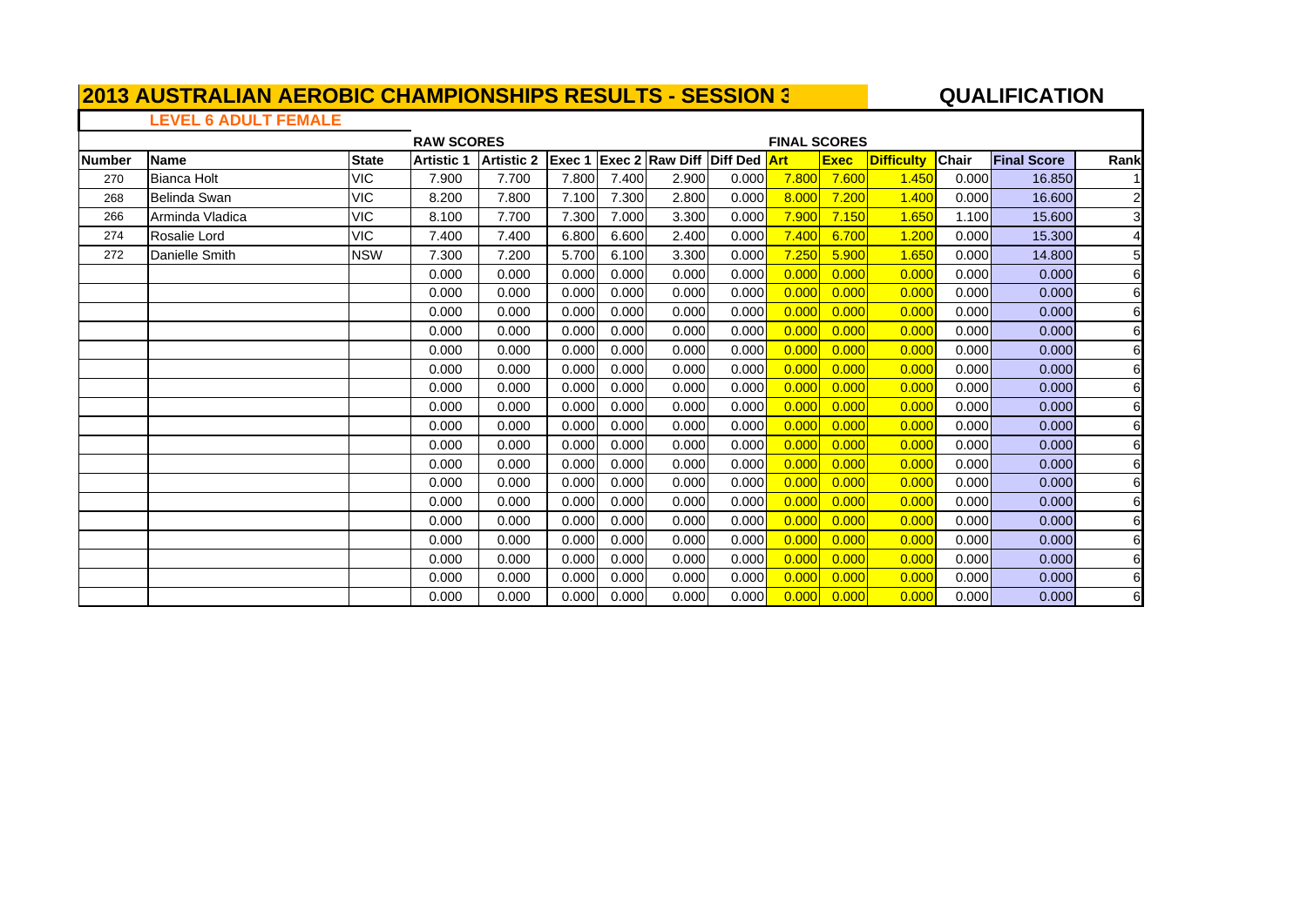#### **A**  $\overline{a}$  **QUALIFICATION**

 $\mathbf{I}$ 

### **LEVEL 6 SENIOR PAIR**

|               |                                          |              | <b>RAW SCORES</b><br><b>FINAL SCORES</b> |                   |        |       |                                     |       |       |             |                   |       |                    |                |
|---------------|------------------------------------------|--------------|------------------------------------------|-------------------|--------|-------|-------------------------------------|-------|-------|-------------|-------------------|-------|--------------------|----------------|
| <b>Number</b> | Name                                     | <b>State</b> | <b>Artistic 1</b>                        | <b>Artistic 2</b> | Exec 1 |       | <b>Exec 2 Raw Diff Diff Ded Art</b> |       |       | <b>Exec</b> | <b>Difficulty</b> | Chair | <b>Final Score</b> | Rank           |
| 269           | Kristiana Feron-Farrell, Darcy<br>Lawton | QLD          | 7.900                                    | 8.100             | 6.300  | 6.100 | 2.500                               | 0.000 | 8.000 | 6.200       | 1.250             | 0.000 | 15.450             | 1              |
| 267           | Celina Driscoll, Philippa Earl           | <b>VIC</b>   | 6.900                                    | 7.400             | 6.900  | 6.600 | 1.500                               | 0.000 | 7.150 | 6.750       | 0.750             | 0.000 | 14.650             | $\overline{2}$ |
| 271           | Elizabeth Hogarth, Rebecca<br>Stewart    | QLD          | 6.800                                    | 6.700             | 6.300  | 6.100 | 3.200                               | 0.000 | 6.750 | 6.200       | 1.600             | 0.000 | 14.550             | 3              |
|               |                                          |              | 0.000                                    | 0.000             | 0.000  | 0.000 | 0.000                               | 0.000 | 0.000 | 0.000       | 0.000             | 0.000 | 0.000              | 4              |
|               |                                          |              | 0.000                                    | 0.000             | 0.000  | 0.000 | 0.000                               | 0.000 | 0.000 | 0.000       | 0.000             | 0.000 | 0.000              | 4              |
|               |                                          |              | 0.000                                    | 0.000             | 0.000  | 0.000 | 0.000                               | 0.000 | 0.000 | 0.000       | 0.000             | 0.000 | 0.000              | 4              |
|               |                                          |              | 0.000                                    | 0.000             | 0.000  | 0.000 | 0.000                               | 0.000 | 0.000 | 0.000       | 0.000             | 0.000 | 0.000              | 4              |
|               |                                          |              | 0.000                                    | 0.000             | 0.000  | 0.000 | 0.000                               | 0.000 | 0.000 | 0.000       | 0.000             | 0.000 | 0.000              | 4              |
|               |                                          |              | 0.000                                    | 0.000             | 0.000  | 0.000 | 0.000                               | 0.000 | 0.000 | 0.000       | 0.000             | 0.000 | 0.000              |                |
|               |                                          |              | 0.000                                    | 0.000             | 0.000  | 0.000 | 0.000                               | 0.000 | 0.000 | 0.000       | 0.000             | 0.000 | 0.000              | 4              |
|               |                                          |              | 0.000                                    | 0.000             | 0.000  | 0.000 | 0.000                               | 0.000 | 0.000 | 0.000       | 0.000             | 0.000 | 0.000              | 4              |
|               |                                          |              | 0.000                                    | 0.000             | 0.000  | 0.000 | 0.000                               | 0.000 | 0.000 | 0.000       | 0.000             | 0.000 | 0.000              | 4              |
|               |                                          |              | 0.000                                    | 0.000             | 0.000  | 0.000 | 0.000                               | 0.000 | 0.000 | 0.000       | 0.000             | 0.000 | 0.000              | 4              |
|               |                                          |              | 0.000                                    | 0.000             | 0.000  | 0.000 | 0.000                               | 0.000 | 0.000 | 0.000       | 0.000             | 0.000 | 0.000              | 4              |
|               |                                          |              | 0.000                                    | 0.000             | 0.000  | 0.000 | 0.000                               | 0.000 | 0.000 | 0.000       | 0.000             | 0.000 | 0.000              |                |
|               |                                          |              | 0.000                                    | 0.000             | 0.000  | 0.000 | 0.000                               | 0.000 | 0.000 | 0.000       | 0.000             | 0.000 | 0.000              | 4              |
|               |                                          |              | 0.000                                    | 0.000             | 0.000  | 0.000 | 0.000                               | 0.000 | 0.000 | 0.000       | 0.000             | 0.000 | 0.000              | 4              |
|               |                                          |              | 0.000                                    | 0.000             | 0.000  | 0.000 | 0.000                               | 0.000 | 0.000 | 0.000       | 0.000             | 0.000 | 0.000              | 4              |
|               |                                          |              | 0.000                                    | 0.000             | 0.000  | 0.000 | 0.000                               | 0.000 | 0.000 | 0.000       | 0.000             | 0.000 | 0.000              | 4              |
|               |                                          |              | 0.000                                    | 0.000             | 0.000  | 0.000 | 0.000                               | 0.000 | 0.000 | 0.000       | 0.000             | 0.000 | 0.000              |                |
|               |                                          |              | 0.000                                    | 0.000             | 0.000  | 0.000 | 0.000                               | 0.000 | 0.000 | 0.000       | 0.000             | 0.000 | 0.000              |                |
|               |                                          |              | 0.000                                    | 0.000             | 0.000  | 0.000 | 0.000                               | 0.000 | 0.000 | 0.000       | 0.000             | 0.000 | 0.000              | $\overline{4}$ |
|               |                                          |              | 0.000                                    | 0.000             | 0.000  | 0.000 | 0.000                               | 0.000 | 0.000 | 0.000       | 0.000             | 0.000 | 0.000              | $\overline{4}$ |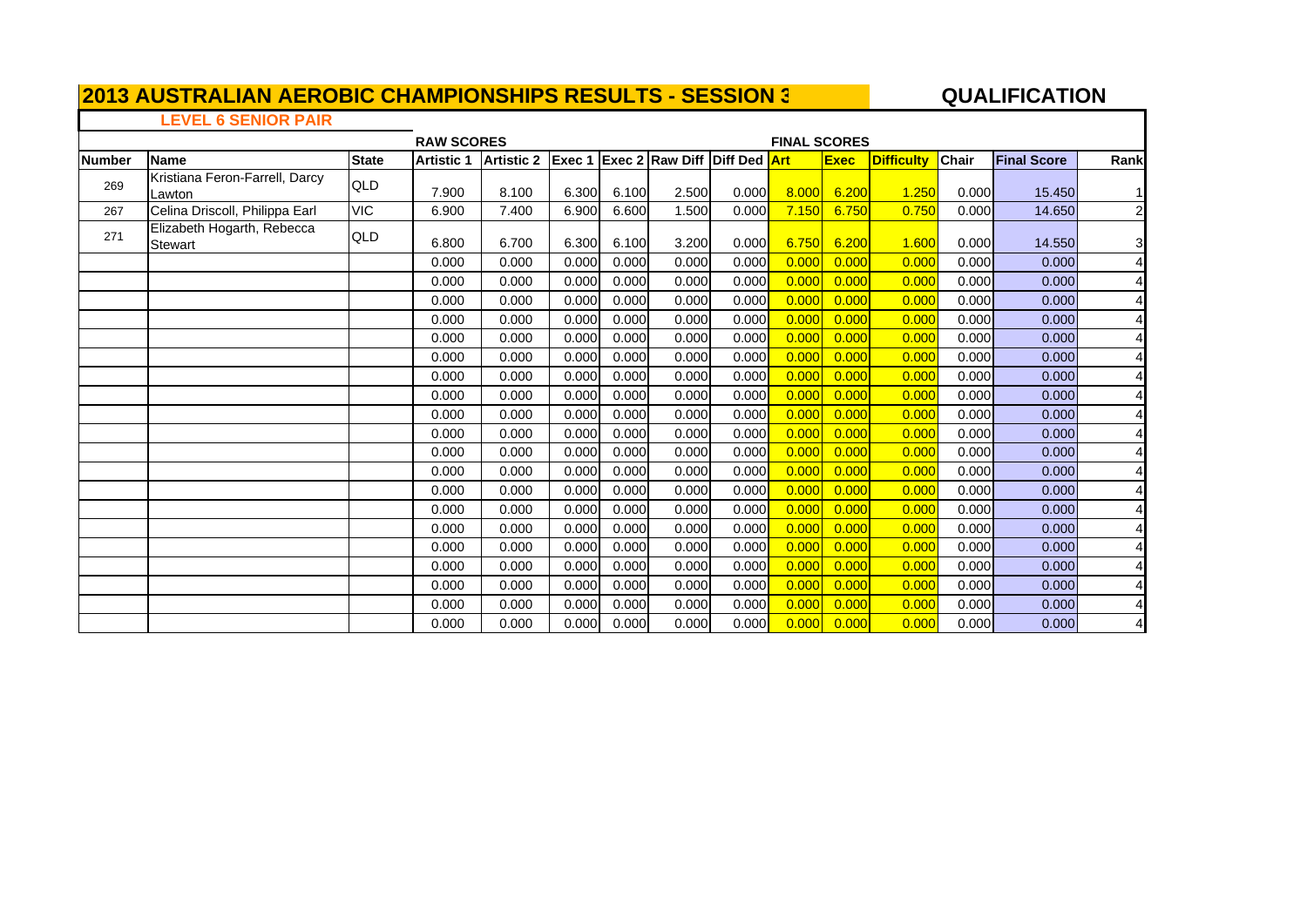#### **A**  $\overline{a}$  **QUALIFICATION**

 $\blacksquare$ 

### **LEVEL 7 INTERMEDIATE PAIR**

| <b>Number</b> | <b>Name</b>                | <b>State</b> | <b>Artistic 1</b> | <b>Artistic 2</b> |       |       | <b>Exec 1 Exec 2 Raw Diff Diff Ded Art</b> |       |       | <b>Exec</b> | <b>Difficulty</b> | Chair | <b>Final Score</b> | Rank           |
|---------------|----------------------------|--------------|-------------------|-------------------|-------|-------|--------------------------------------------|-------|-------|-------------|-------------------|-------|--------------------|----------------|
| 273           | Madison Green, Aimee Green | QLD          | 6.100             | 6.600             | 6.100 | 5.900 | 3.600                                      | 0.000 | 6.350 | 6.000       | 1.800             | 0.000 | 14.150             |                |
|               |                            |              | 0.000             | 0.000             | 0.000 | 0.000 | 0.000                                      | 0.000 | 0.000 | 0.000       | 0.000             | 0.000 | 0.000              | $\overline{2}$ |
|               |                            |              | 0.000             | 0.000             | 0.000 | 0.000 | 0.000                                      | 0.000 | 0.000 | 0.000       | 0.000             | 0.000 | 0.000              | $\overline{c}$ |
|               |                            |              | 0.000             | 0.000             | 0.000 | 0.000 | 0.000                                      | 0.000 | 0.000 | 0.000       | 0.000             | 0.000 | 0.000              | $\overline{c}$ |
|               |                            |              | 0.000             | 0.000             | 0.000 | 0.000 | 0.000                                      | 0.000 | 0.000 | 0.000       | 0.000             | 0.000 | 0.000              | $\overline{c}$ |
|               |                            |              | 0.000             | 0.000             | 0.000 | 0.000 | 0.000                                      | 0.000 | 0.000 | 0.000       | 0.000             | 0.000 | 0.000              | $\overline{c}$ |
|               |                            |              | 0.000             | 0.000             | 0.000 | 0.000 | 0.000                                      | 0.000 | 0.000 | 0.000       | 0.000             | 0.000 | 0.000              | $\overline{2}$ |
|               |                            |              | 0.000             | 0.000             | 0.000 | 0.000 | 0.000                                      | 0.000 | 0.000 | 0.000       | 0.000             | 0.000 | 0.000              | $\overline{c}$ |
|               |                            |              | 0.000             | 0.000             | 0.000 | 0.000 | 0.000                                      | 0.000 | 0.000 | 0.000       | 0.000             | 0.000 | 0.000              | $\overline{c}$ |
|               |                            |              | 0.000             | 0.000             | 0.000 | 0.000 | 0.000                                      | 0.000 | 0.000 | 0.000       | 0.000             | 0.000 | 0.000              | $\overline{c}$ |
|               |                            |              | 0.000             | 0.000             | 0.000 | 0.000 | 0.000                                      | 0.000 | 0.000 | 0.000       | 0.000             | 0.000 | 0.000              | $\overline{c}$ |
|               |                            |              | 0.000             | 0.000             | 0.000 | 0.000 | 0.000                                      | 0.000 | 0.000 | 0.000       | 0.000             | 0.000 | 0.000              | $\overline{2}$ |
|               |                            |              | 0.000             | 0.000             | 0.000 | 0.000 | 0.000                                      | 0.000 | 0.000 | 0.000       | 0.000             | 0.000 | 0.000              | $\overline{2}$ |
|               |                            |              | 0.000             | 0.000             | 0.000 | 0.000 | 0.000                                      | 0.000 | 0.000 | 0.000       | 0.000             | 0.000 | 0.000              | $\overline{2}$ |
|               |                            |              | 0.000             | 0.000             | 0.000 | 0.000 | 0.000                                      | 0.000 | 0.000 | 0.000       | 0.000             | 0.000 | 0.000              | $\overline{c}$ |
|               |                            |              | 0.000             | 0.000             | 0.000 | 0.000 | 0.000                                      | 0.000 | 0.000 | 0.000       | 0.000             | 0.000 | 0.000              | $\overline{2}$ |
|               |                            |              | 0.000             | 0.000             | 0.000 | 0.000 | 0.000                                      | 0.000 | 0.000 | 0.000       | 0.000             | 0.000 | 0.000              | $\overline{2}$ |
|               |                            |              | 0.000             | 0.000             | 0.000 | 0.000 | 0.000                                      | 0.000 | 0.000 | 0.000       | 0.000             | 0.000 | 0.000              | $\overline{2}$ |
|               |                            |              | 0.000             | 0.000             | 0.000 | 0.000 | 0.000                                      | 0.000 | 0.000 | 0.000       | 0.000             | 0.000 | 0.000              | $\overline{2}$ |
|               |                            |              | 0.000             | 0.000             | 0.000 | 0.000 | 0.000                                      | 0.000 | 0.000 | 0.000       | 0.000             | 0.000 | 0.000              | $\overline{2}$ |
|               |                            |              | 0.000             | 0.000             | 0.000 | 0.000 | 0.000                                      | 0.000 | 0.000 | 0.000       | 0.000             | 0.000 | 0.000              | $\overline{c}$ |
|               |                            |              | 0.000             | 0.000             | 0.000 | 0.000 | 0.000                                      | 0.000 | 0.000 | 0.000       | 0.000             | 0.000 | 0.000              | $\overline{2}$ |
|               |                            |              | 0.000             | 0.000             | 0.000 | 0.000 | 0.000                                      | 0.000 | 0.000 | 0.000       | 0.000             | 0.000 | 0.000              | $\overline{c}$ |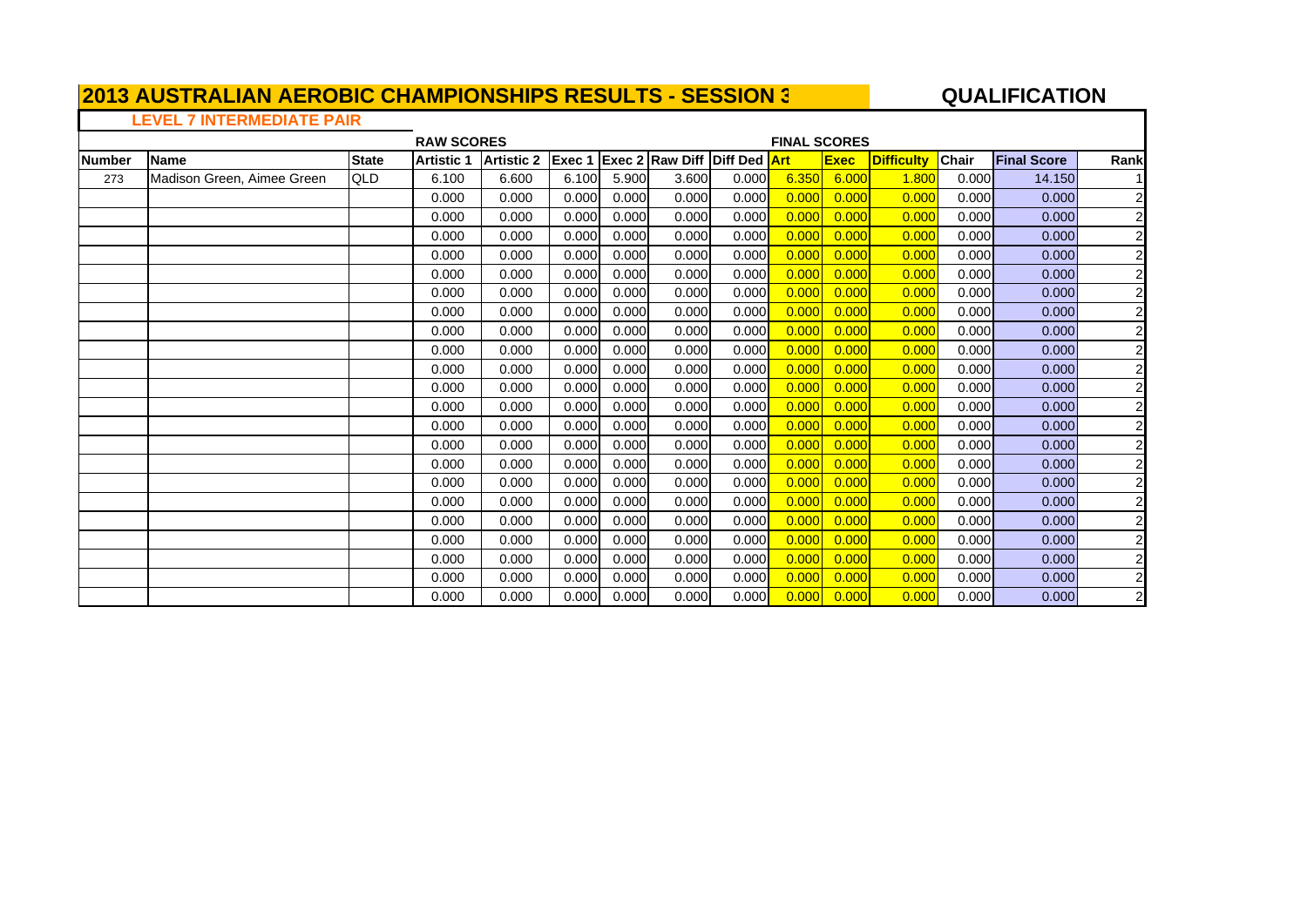#### **QUALIFICATIO N**

#### **LEVEL 7 SENIOR PAIR**

| <b>RAW SCORES</b> |                                      |              |                   |                   |        |       |                                     |       |       | <b>FINAL SCORES</b> |                   |              |                    |                         |  |  |  |
|-------------------|--------------------------------------|--------------|-------------------|-------------------|--------|-------|-------------------------------------|-------|-------|---------------------|-------------------|--------------|--------------------|-------------------------|--|--|--|
| <b>Number</b>     | <b>Name</b>                          | <b>State</b> | <b>Artistic 1</b> | <b>Artistic 2</b> | Exec 1 |       | <b>Exec 2 Raw Diff Diff Ded Art</b> |       |       | <b>Exec</b>         | <b>Difficulty</b> | <b>Chair</b> | <b>Final Score</b> | Rank                    |  |  |  |
| 275               | Natalie Geale And Michaela<br>Warren | QLD          | 7.400             | 7.000             | 6.400  | 6.400 | 3.100                               | 0.000 | 7.200 | 6.400               | 1.550             | 0.000        | 15.150             | 11                      |  |  |  |
| 277               | Olivia Angell, Chloe Green           | QLD          | 6.600             | 6.900             | 6.000  | 5.900 | 2.900                               | 0.000 | 6.750 | 5.950               | 1.450             | 0.000        | 14.150             | $\overline{\mathbf{c}}$ |  |  |  |
|                   |                                      |              | 0.000             | 0.000             | 0.000  | 0.000 | 0.000                               | 0.000 | 0.000 | 0.000               | 0.000             | 0.000        | 0.000              | 3                       |  |  |  |
|                   |                                      |              | 0.000             | 0.000             | 0.000  | 0.000 | 0.000                               | 0.000 | 0.000 | 0.000               | 0.000             | 0.000        | 0.000              | 3                       |  |  |  |
|                   |                                      |              | 0.000             | 0.000             | 0.000  | 0.000 | 0.000                               | 0.000 | 0.000 | 0.000               | 0.000             | 0.000        | 0.000              | 3 <sub>l</sub>          |  |  |  |
|                   |                                      |              | 0.000             | 0.000             | 0.000  | 0.000 | 0.000                               | 0.000 | 0.000 | 0.000               | 0.000             | 0.000        | 0.000              | 3                       |  |  |  |
|                   |                                      |              | 0.000             | 0.000             | 0.000  | 0.000 | 0.000                               | 0.000 | 0.000 | 0.000               | 0.000             | 0.000        | 0.000              | 3                       |  |  |  |
|                   |                                      |              | 0.000             | 0.000             | 0.000  | 0.000 | 0.000                               | 0.000 | 0.000 | 0.000               | 0.000             | 0.000        | 0.000              | 3                       |  |  |  |
|                   |                                      |              | 0.000             | 0.000             | 0.000  | 0.000 | 0.000                               | 0.000 | 0.000 | 0.000               | 0.000             | 0.000        | 0.000              | 3                       |  |  |  |
|                   |                                      |              | 0.000             | 0.000             | 0.000  | 0.000 | 0.000                               | 0.000 | 0.000 | 0.000               | 0.000             | 0.000        | 0.000              | 3 <sup>l</sup>          |  |  |  |
|                   |                                      |              | 0.000             | 0.000             | 0.000  | 0.000 | 0.000                               | 0.000 | 0.000 | 0.000               | 0.000             | 0.000        | 0.000              | 3 <sup>l</sup>          |  |  |  |
|                   |                                      |              | 0.000             | 0.000             | 0.000  | 0.000 | 0.000                               | 0.000 | 0.000 | 0.000               | 0.000             | 0.000        | 0.000              | 3                       |  |  |  |
|                   |                                      |              | 0.000             | 0.000             | 0.000  | 0.000 | 0.000                               | 0.000 | 0.000 | 0.000               | 0.000             | 0.000        | 0.000              | 3                       |  |  |  |
|                   |                                      |              | 0.000             | 0.000             | 0.000  | 0.000 | 0.000                               | 0.000 | 0.000 | 0.000               | 0.000             | 0.000        | 0.000              | 3                       |  |  |  |
|                   |                                      |              | 0.000             | 0.000             | 0.000  | 0.000 | 0.000                               | 0.000 | 0.000 | 0.000               | 0.000             | 0.000        | 0.000              | 3                       |  |  |  |
|                   |                                      |              | 0.000             | 0.000             | 0.000  | 0.000 | 0.000                               | 0.000 | 0.000 | 0.000               | 0.000             | 0.000        | 0.000              | 3                       |  |  |  |
|                   |                                      |              | 0.000             | 0.000             | 0.000  | 0.000 | 0.000                               | 0.000 | 0.000 | 0.000               | 0.000             | 0.000        | 0.000              | $\overline{3}$          |  |  |  |
|                   |                                      |              | 0.000             | 0.000             | 0.000  | 0.000 | 0.000                               | 0.000 | 0.000 | 0.000               | 0.000             | 0.000        | 0.000              | 3                       |  |  |  |
|                   |                                      |              | 0.000             | 0.000             | 0.000  | 0.000 | 0.000                               | 0.000 | 0.000 | 0.000               | 0.000             | 0.000        | 0.000              | 3 <sup>l</sup>          |  |  |  |
|                   |                                      |              | 0.000             | 0.000             | 0.000  | 0.000 | 0.000                               | 0.000 | 0.000 | 0.000               | 0.000             | 0.000        | 0.000              | 3 <sup>l</sup>          |  |  |  |
|                   |                                      |              | 0.000             | 0.000             | 0.000  | 0.000 | 0.000                               | 0.000 | 0.000 | 0.000               | 0.000             | 0.000        | 0.000              | 3 <sup>l</sup>          |  |  |  |
|                   |                                      |              | 0.000             | 0.000             | 0.000  | 0.000 | 0.000                               | 0.000 | 0.000 | 0.000               | 0.000             | 0.000        | 0.000              | $\overline{3}$          |  |  |  |
|                   |                                      |              | 0.000             | 0.000             | 0.000  | 0.000 | 0.000                               | 0.000 | 0.000 | 0.000               | 0.000             | 0.000        | 0.000              | $\mathbf{3}$            |  |  |  |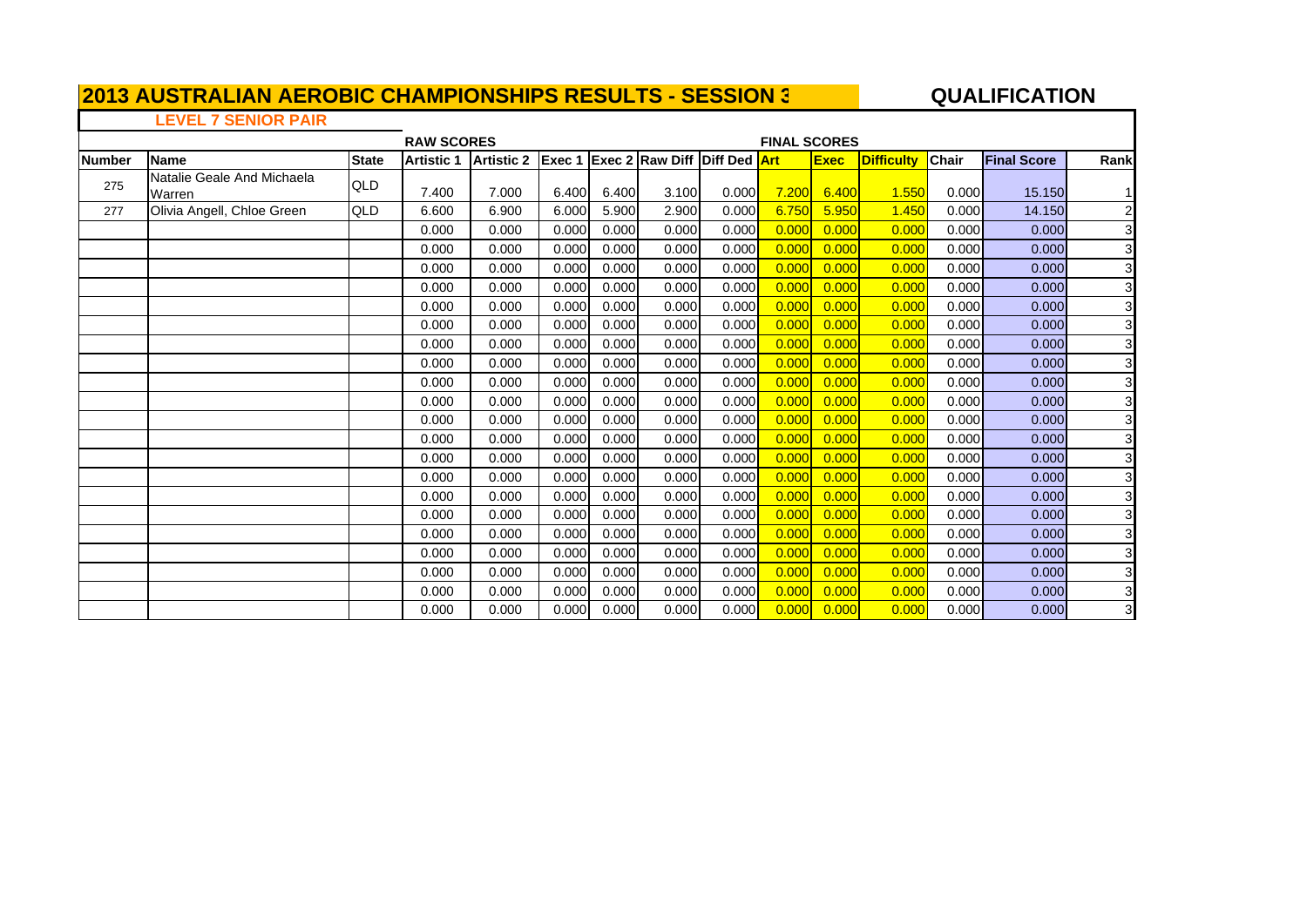#### **A**  $\overline{a}$  **QUALIFICATION**

### **LEVEL 6 INTERMEDIATE PAIR**

| <b>Number</b> | Name                           | <b>State</b> | <b>Artistic 1</b> | <b>Artistic 2</b> | Exec 1 |       | <b>Exec 2 Raw Diff Diff Ded Art</b> |       |       | <b>Exec</b> | <b>Difficulty</b> | <b>Chair</b> | <b>Final Score</b> | Rank                    |
|---------------|--------------------------------|--------------|-------------------|-------------------|--------|-------|-------------------------------------|-------|-------|-------------|-------------------|--------------|--------------------|-------------------------|
| 276           | Ashleigh Elvin, Grace Mitchell | QLD          | 7.000             | 7.200             | 5.400  | 5.200 | 1.800                               | 0.000 | 7.100 | 5.300       | 0.900             | 0.000        | 13.300             |                         |
|               |                                |              | 0.000             | 0.000             | 0.000  | 0.000 | 0.000                               | 0.000 | 0.000 | 0.000       | 0.000             | 0.000        | 0.000              | $\overline{c}$          |
|               |                                |              | 0.000             | 0.000             | 0.000  | 0.000 | 0.000                               | 0.000 | 0.000 | 0.000       | 0.000             | 0.000        | 0.000              | $\overline{c}$          |
|               |                                |              | 0.000             | 0.000             | 0.000  | 0.000 | 0.000                               | 0.000 | 0.000 | 0.000       | 0.000             | 0.000        | 0.000              | $\overline{c}$          |
|               |                                |              | 0.000             | 0.000             | 0.000  | 0.000 | 0.000                               | 0.000 | 0.000 | 0.000       | 0.000             | 0.000        | 0.000              | $\overline{c}$          |
|               |                                |              | 0.000             | 0.000             | 0.000  | 0.000 | 0.000                               | 0.000 | 0.000 | 0.000       | 0.000             | 0.000        | 0.000              | $\overline{c}$          |
|               |                                |              | 0.000             | 0.000             | 0.000  | 0.000 | 0.000                               | 0.000 | 0.000 | 0.000       | 0.000             | 0.000        | 0.000              | $\overline{c}$          |
|               |                                |              | 0.000             | 0.000             | 0.000  | 0.000 | 0.000                               | 0.000 | 0.000 | 0.000       | 0.000             | 0.000        | 0.000              | $\overline{2}$          |
|               |                                |              | 0.000             | 0.000             | 0.000  | 0.000 | 0.000                               | 0.000 | 0.000 | 0.000       | 0.000             | 0.000        | 0.000              | $\overline{c}$          |
|               |                                |              | 0.000             | 0.000             | 0.000  | 0.000 | 0.000                               | 0.000 | 0.000 | 0.000       | 0.000             | 0.000        | 0.000              | $\overline{c}$          |
|               |                                |              | 0.000             | 0.000             | 0.000  | 0.000 | 0.000                               | 0.000 | 0.000 | 0.000       | 0.000             | 0.000        | 0.000              | $\overline{c}$          |
|               |                                |              | 0.000             | 0.000             | 0.000  | 0.000 | 0.000                               | 0.000 | 0.000 | 0.000       | 0.000             | 0.000        | 0.000              | $\overline{c}$          |
|               |                                |              | 0.000             | 0.000             | 0.000  | 0.000 | 0.000                               | 0.000 | 0.000 | 0.000       | 0.000             | 0.000        | 0.000              | $\overline{2}$          |
|               |                                |              | 0.000             | 0.000             | 0.000  | 0.000 | 0.000                               | 0.000 | 0.000 | 0.000       | 0.000             | 0.000        | 0.000              | $\overline{2}$          |
|               |                                |              | 0.000             | 0.000             | 0.000  | 0.000 | 0.000                               | 0.000 | 0.000 | 0.000       | 0.000             | 0.000        | 0.000              | $\overline{2}$          |
|               |                                |              | 0.000             | 0.000             | 0.000  | 0.000 | 0.000                               | 0.000 | 0.000 | 0.000       | 0.000             | 0.000        | 0.000              | $\overline{c}$          |
|               |                                |              | 0.000             | 0.000             | 0.000  | 0.000 | 0.000                               | 0.000 | 0.000 | 0.000       | 0.000             | 0.000        | 0.000              | $\overline{\mathbf{c}}$ |
|               |                                |              | 0.000             | 0.000             | 0.000  | 0.000 | 0.000                               | 0.000 | 0.000 | 0.000       | 0.000             | 0.000        | 0.000              | $\overline{c}$          |
|               |                                |              | 0.000             | 0.000             | 0.000  | 0.000 | 0.000                               | 0.000 | 0.000 | 0.000       | 0.000             | 0.000        | 0.000              | $\overline{c}$          |
|               |                                |              | 0.000             | 0.000             | 0.000  | 0.000 | 0.000                               | 0.000 | 0.000 | 0.000       | 0.000             | 0.000        | 0.000              | $\overline{c}$          |
|               |                                |              | 0.000             | 0.000             | 0.000  | 0.000 | 0.000                               | 0.000 | 0.000 | 0.000       | 0.000             | 0.000        | 0.000              | $\overline{c}$          |
|               |                                |              | 0.000             | 0.000             | 0.000  | 0.000 | 0.000                               | 0.000 | 0.000 | 0.000       | 0.000             | 0.000        | 0.000              | $\overline{c}$          |
|               |                                |              | 0.000             | 0.000             | 0.000  | 0.000 | 0.000                               | 0.000 | 0.000 | 0.000       | 0.000             | 0.000        | 0.000              | $\overline{c}$          |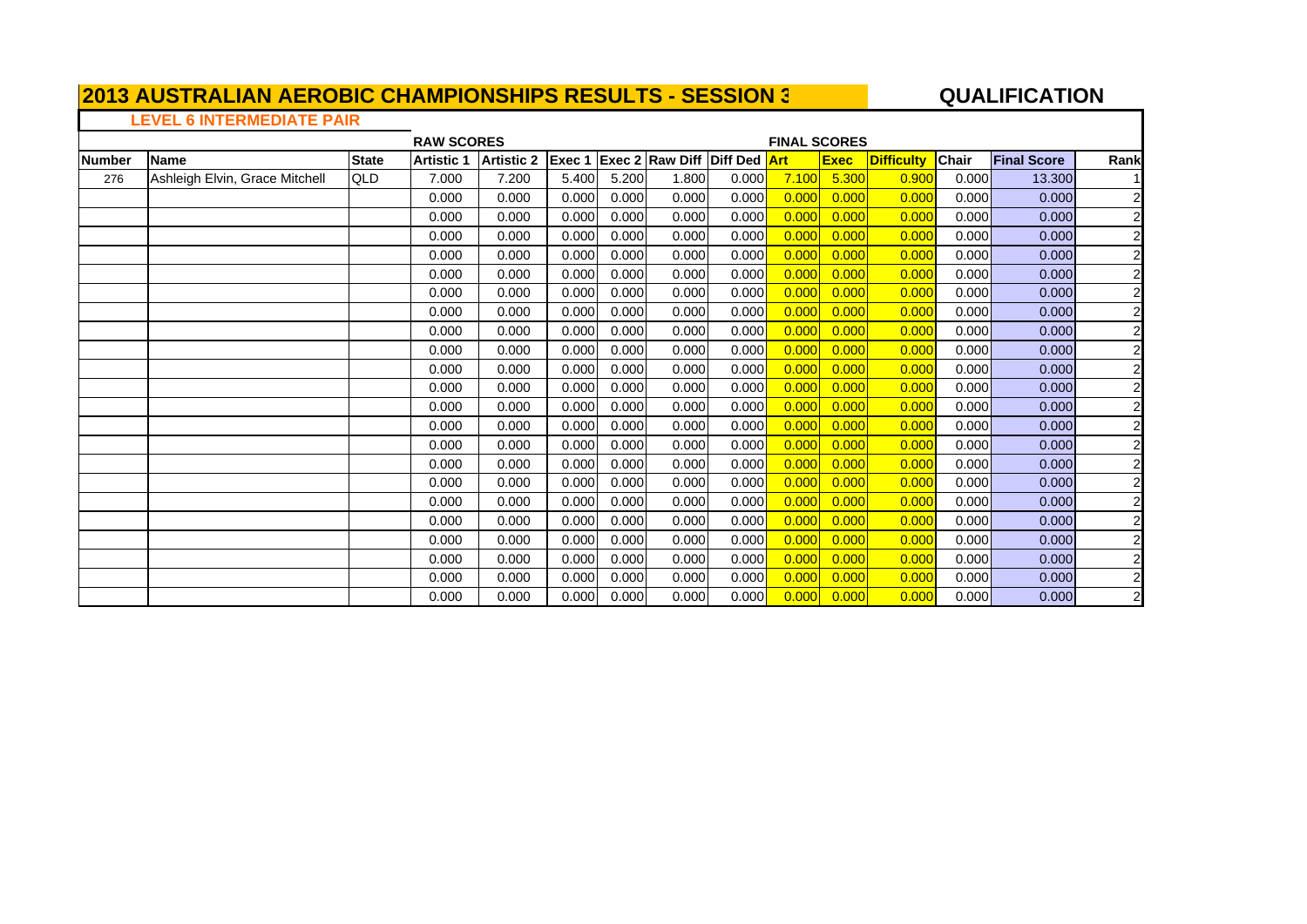#### **A**  $\overline{a}$  **QUALIFICATION**

 $\blacksquare$ 

### **LEVEL 6 JUNIOR GROUP**

| <b>RAW SCORES</b> |                                             |              |                   |                                                |       |       |       | <b>FINAL SCORES</b> |       |             |                   |              |                    |                         |  |  |
|-------------------|---------------------------------------------|--------------|-------------------|------------------------------------------------|-------|-------|-------|---------------------|-------|-------------|-------------------|--------------|--------------------|-------------------------|--|--|
| <b>Number</b>     | <b>Name</b>                                 | <b>State</b> | <b>Artistic 1</b> | Artistic 2 Exec 1 Exec 2 Raw Diff Diff Ded Art |       |       |       |                     |       | <b>Exec</b> | <b>Difficulty</b> | <b>Chair</b> | <b>Final Score</b> | Rank                    |  |  |
| 278               | Jackie Shroff, Molly Miles, Nicki<br>Bunker | QLD          | 6.400             | 6.600                                          | 5.000 | 5.000 | 2.300 | 0.000               | 6.500 | 5.000       | 1.150             | 0.000        | 12.650             | 1I                      |  |  |
|                   |                                             |              | 0.000             | 0.000                                          | 0.000 | 0.000 | 0.000 | 0.000               | 0.000 | 0.000       | 0.000             | 0.000        | 0.000              | $\overline{a}$          |  |  |
|                   |                                             |              | 0.000             | 0.000                                          | 0.000 | 0.000 | 0.000 | 0.000               | 0.000 | 0.000       | 0.000             | 0.000        | 0.000              | $\overline{a}$          |  |  |
|                   |                                             |              | 0.000             | 0.000                                          | 0.000 | 0.000 | 0.000 | 0.000               | 0.000 | 0.000       | 0.000             | 0.000        | 0.000              | $\overline{a}$          |  |  |
|                   |                                             |              | 0.000             | 0.000                                          | 0.000 | 0.000 | 0.000 | 0.000               | 0.000 | 0.000       | 0.000             | 0.000        | 0.000              | $\overline{\mathbf{c}}$ |  |  |
|                   |                                             |              | 0.000             | 0.000                                          | 0.000 | 0.000 | 0.000 | 0.000               | 0.000 | 0.000       | 0.000             | 0.000        | 0.000              | $\overline{\mathbf{c}}$ |  |  |
|                   |                                             |              | 0.000             | 0.000                                          | 0.000 | 0.000 | 0.000 | 0.000               | 0.000 | 0.000       | 0.000             | 0.000        | 0.000              | $\overline{c}$          |  |  |
|                   |                                             |              | 0.000             | 0.000                                          | 0.000 | 0.000 | 0.000 | 0.000               | 0.000 | 0.000       | 0.000             | 0.000        | 0.000              | $\overline{c}$          |  |  |
|                   |                                             |              | 0.000             | 0.000                                          | 0.000 | 0.000 | 0.000 | 0.000               | 0.000 | 0.000       | 0.000             | 0.000        | 0.000              | $\overline{\mathbf{c}}$ |  |  |
|                   |                                             |              | 0.000             | 0.000                                          | 0.000 | 0.000 | 0.000 | 0.000               | 0.000 | 0.000       | 0.000             | 0.000        | 0.000              | $\overline{c}$          |  |  |
|                   |                                             |              | 0.000             | 0.000                                          | 0.000 | 0.000 | 0.000 | 0.000               | 0.000 | 0.000       | 0.000             | 0.000        | 0.000              | $\overline{c}$          |  |  |
|                   |                                             |              | 0.000             | 0.000                                          | 0.000 | 0.000 | 0.000 | 0.000               | 0.000 | 0.000       | 0.000             | 0.000        | 0.000              | $\overline{c}$          |  |  |
|                   |                                             |              | 0.000             | 0.000                                          | 0.000 | 0.000 | 0.000 | 0.000               | 0.000 | 0.000       | 0.000             | 0.000        | 0.000              | $\overline{a}$          |  |  |
|                   |                                             |              | 0.000             | 0.000                                          | 0.000 | 0.000 | 0.000 | 0.000               | 0.000 | 0.000       | 0.000             | 0.000        | 0.000              | $\overline{\mathbf{c}}$ |  |  |
|                   |                                             |              | 0.000             | 0.000                                          | 0.000 | 0.000 | 0.000 | 0.000               | 0.000 | 0.000       | 0.000             | 0.000        | 0.000              | $\overline{\mathbf{c}}$ |  |  |
|                   |                                             |              | 0.000             | 0.000                                          | 0.000 | 0.000 | 0.000 | 0.000               | 0.000 | 0.000       | 0.000             | 0.000        | 0.000              | $\overline{\mathbf{c}}$ |  |  |
|                   |                                             |              | 0.000             | 0.000                                          | 0.000 | 0.000 | 0.000 | 0.000               | 0.000 | 0.000       | 0.000             | 0.000        | 0.000              | $\overline{\mathbf{c}}$ |  |  |
|                   |                                             |              | 0.000             | 0.000                                          | 0.000 | 0.000 | 0.000 | 0.000               | 0.000 | 0.000       | 0.000             | 0.000        | 0.000              | $\overline{c}$          |  |  |
|                   |                                             |              | 0.000             | 0.000                                          | 0.000 | 0.000 | 0.000 | 0.000               | 0.000 | 0.000       | 0.000             | 0.000        | 0.000              | $\overline{\mathbf{c}}$ |  |  |
|                   |                                             |              | 0.000             | 0.000                                          | 0.000 | 0.000 | 0.000 | 0.000               | 0.000 | 0.000       | 0.000             | 0.000        | 0.000              | $\overline{\mathbf{c}}$ |  |  |
|                   |                                             |              | 0.000             | 0.000                                          | 0.000 | 0.000 | 0.000 | 0.000               | 0.000 | 0.000       | 0.000             | 0.000        | 0.000              | $\overline{c}$          |  |  |
|                   |                                             |              | 0.000             | 0.000                                          | 0.000 | 0.000 | 0.000 | 0.000               | 0.000 | 0.000       | 0.000             | 0.000        | 0.000              | $\overline{a}$          |  |  |
|                   |                                             |              | 0.000             | 0.000                                          | 0.000 | 0.000 | 0.000 | 0.000               | 0.000 | 0.000       | 0.000             | 0.000        | 0.000              | $\mathbf{2}$            |  |  |